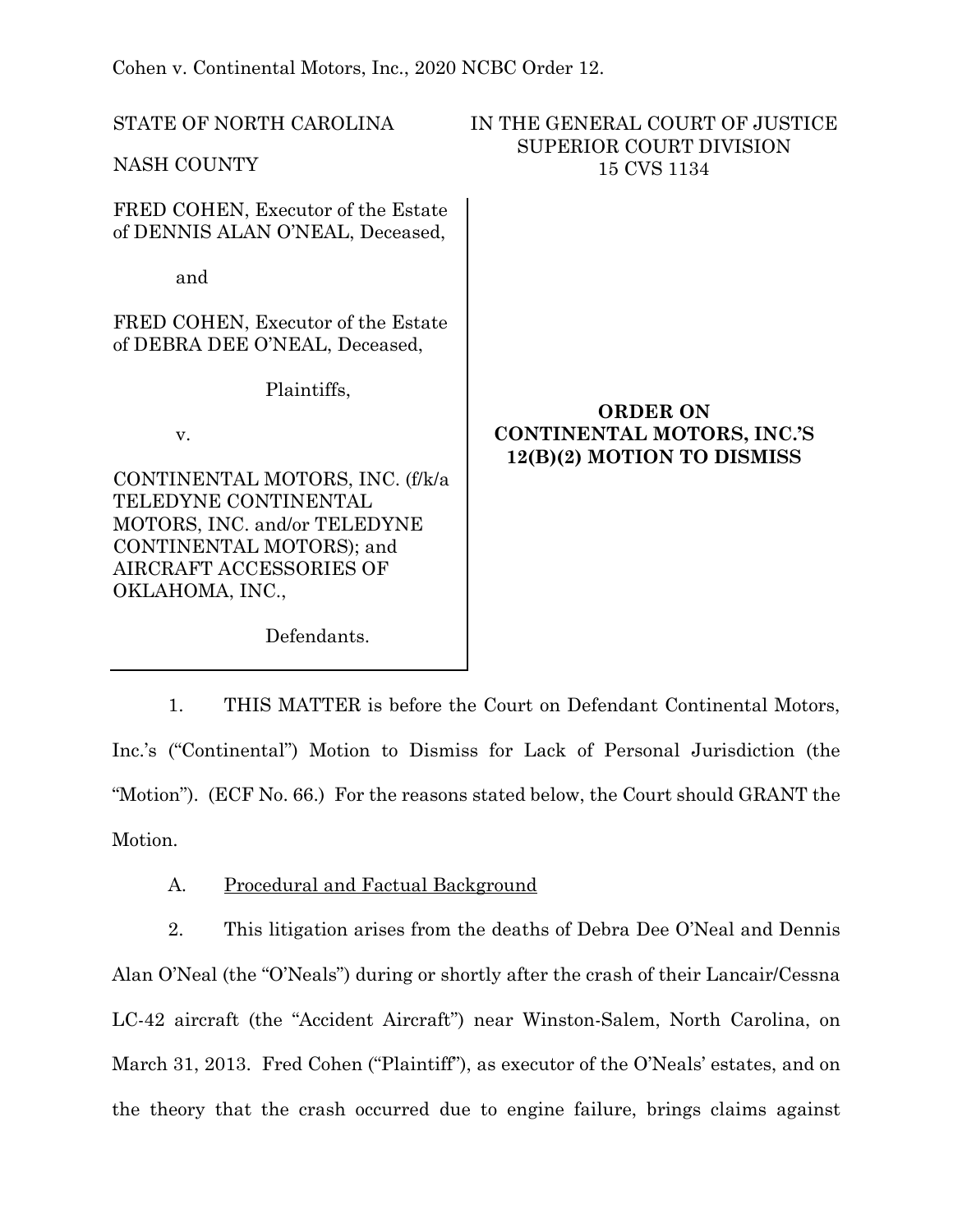Defendants for strict liability; negligence; breach of express and implied warranties; negligent misrepresentation; fraud; recklessness, outrageousness, willful and wanton conduct; and violation of N.C.G.S. § 75-1.1.

3. Plaintiff initiated this lawsuit on March 12, 2015, in Wilson County Superior Court. (ECF No. 2.) Venue was changed to Nash County, and after some preliminary motion practice and an interlocutory appeal, on November 6, 2018, Continental filed the Motion. This case was later assigned to the undersigned as an exceptional case pursuant to Rule 2.1 of the General Rules of Practice ("Rule 2.1") on April 30, 2019.[1](#page-1-0) (ECF No. 1.)

4. The parties fully briefed the Motion and the Court heard oral argument on September 10, 2019, at the conclusion of which the Court allowed limited supplemental discovery on Continental's contacts with North Carolina and invited supplemental briefs incorporating that discovery. After supplemental materials and briefs were submitted, the Court heard further oral argument on February 6, 2020 ("Second Hearing").

B. Findings of Fact

 $\overline{a}$ 

5. The parties have submitted affidavits, depositions, and documentary evidence in support of their respective positions. The Court considers the weight and sufficiency of the evidence presented and sits as a finder of fact solely for the purpose

<span id="page-1-0"></span><sup>&</sup>lt;sup>1</sup> The parties, by agreement, have elected to utilize the electronic filing system and the North Carolina Business Court Rules, but this suit remains a Rule 2.1 exceptional case and is not otherwise subject to provisions specific to cases designated as complex business cases, including, for example, direct appeal to the North Carolina Supreme Court and N.C.G.S. § 7A-45.3's requirement for written opinions on certain motions.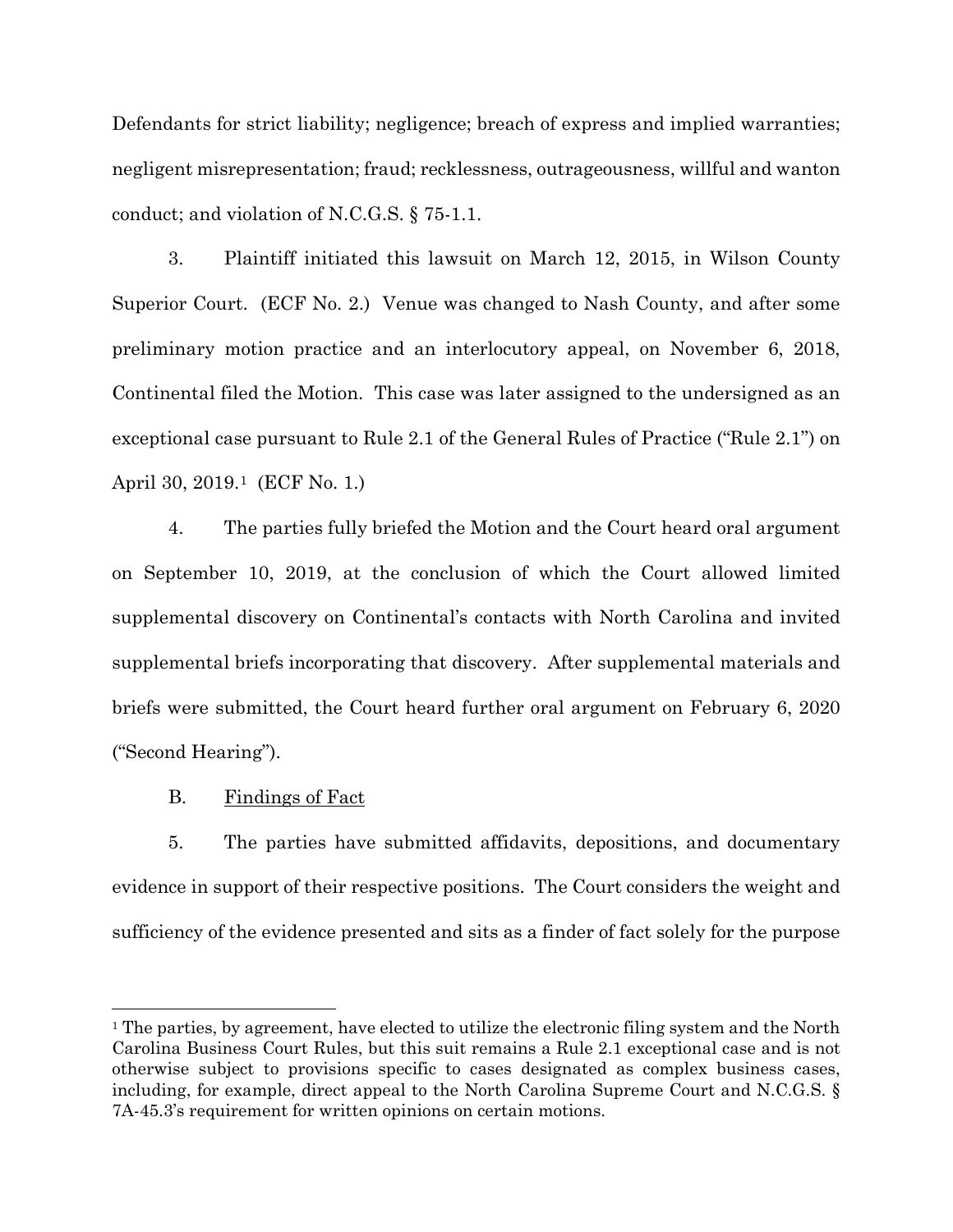of assessing the Motion. *Banc of Am. Sec. LLC v. Evergreen Int'l Aviation, Inc.*, 169 N.C. App. 690, 694, 611 S.E.2d 179, 183 (2005) (citation omitted). After a thorough review of the record, the Court makes the following findings of fact relevant to personal jurisdiction over Continental:

- (1) Continental is in the business of designing, manufacturing, and selling aircraft engines and component parts. (Aff. Michael Ward ¶ 4 ("Ward Aff."), ECF No. 66.)
- (2) Continental designed and manufactured the IO-550-N2B engine, Serial No. 686258 ("Accident Engine"), (Ward Aff. ¶ 5), with an attached starter adapter, p/n 642083A10 ("Original Starter Adapter"), at its facility in Mobile, Alabama, (Ward Aff. ¶ 6).
- (3) Continental sold and shipped the Accident Engine with the Original Starter Adapter to the Lancair Company ("Lancair") in Bend, Oregon, on or around March 31, 2002. (Ward Aff. ¶ 5; Ex. 3, at 62:1–4 ("Ward Dep."), ECF No. 106.)[2](#page-2-0)
- (4) The Accident Engine was installed in the Accident Aircraft after Continental sold it to Lancair. (Ward Aff. ¶ 8.)
- (5) At the time Continental sold the Accident Engine to Lancair, Continental had no specific intent or knowledge that the Accident Engine would be installed in an aircraft eventually to be sold to a North Carolina buyer. (Ward Aff. ¶ 8.)

<span id="page-2-0"></span><sup>2</sup> The Court cites to Michael E. Ward's January 24, 2020 deposition to the extent it does not conflict with his earlier-filed October 30, 2018 affidavit.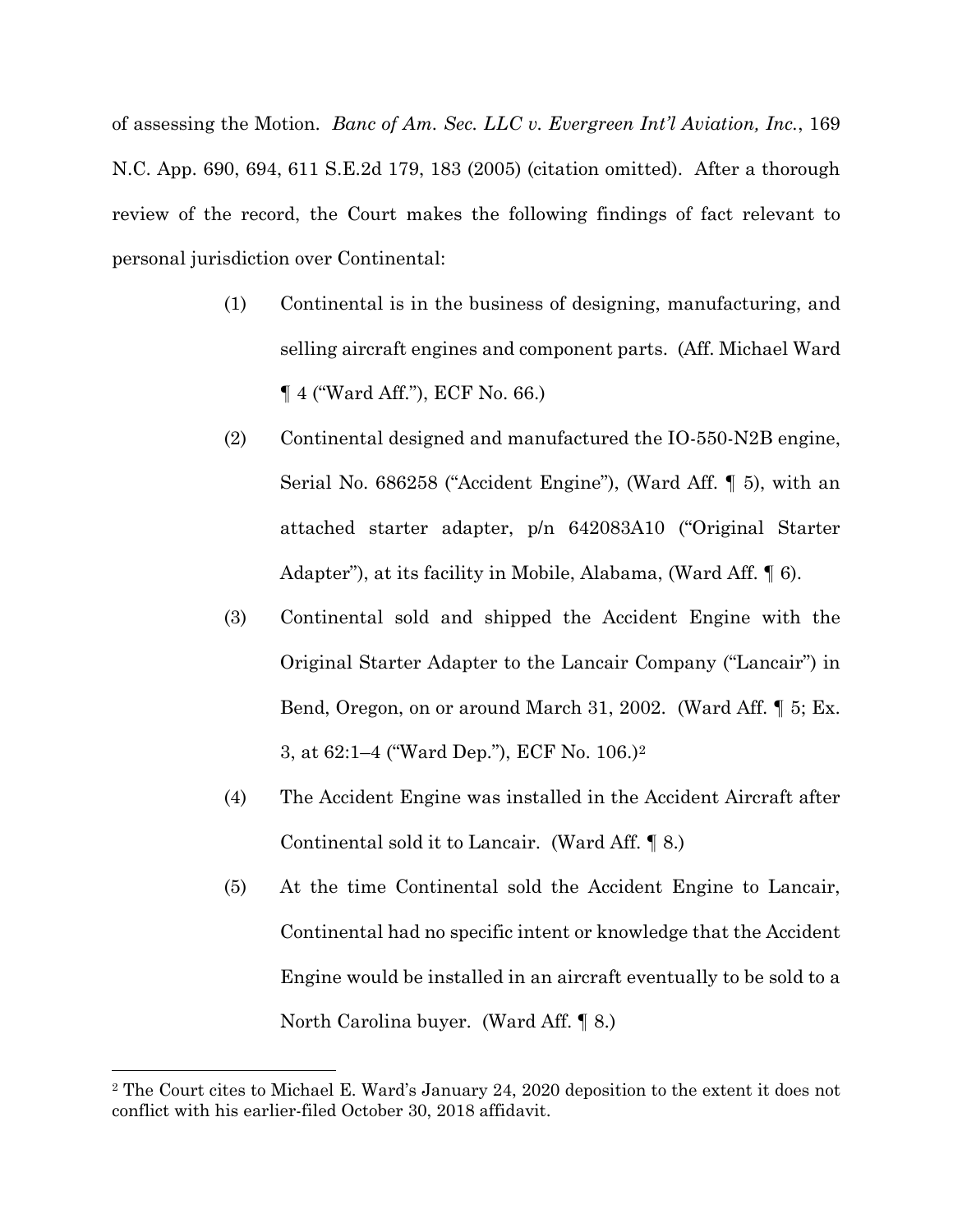- (6) The Original Starter Adapter was replaced for the first time ("Second Starter Adapter") while the Accident Aircraft was at Lancair's facility in Bend, Oregon. (Ward Aff. 16.)
- (7) In January 2013, the O'Neals brought the Accident Aircraft to former Defendant Air Care Aviation Services, Inc. ("Air Care") for service with a complaint that the Second Starter Adapter was not turning the Accident Engine over when it was engaged. (Ex. 4, at 24:4–12 ("Padgett Dep."), ECF No. 106.)
- (8) Air Care, which is located at the Rocky Mount Wilson Airport in Elm City, North Carolina, (Padgett Dep. 10:18–19), installed a third, overhauled starter adapter, p/n 642087A64 ("Accident Starter Adapter"), on the Accident Engine on or around February 11, 2013, which was on the Accident Engine at the time of the crash, (Ward Aff. ¶ 7).
- (9) Air Care purchased the Accident Starter Adapter on or around January 29, 2013, from Defendant Aircraft Accessories of Oklahoma, Inc. ("Aircraft Accessories"), an Oklahoma corporation. (Ward Aff. ¶ 7.)
- (10) Air Care mechanic, Justin Pearson ("Pearson"), who has not yet been deposed, installed the Accident Starter Adapter on the Accident Engine. (Padgett Dep. 170:7.)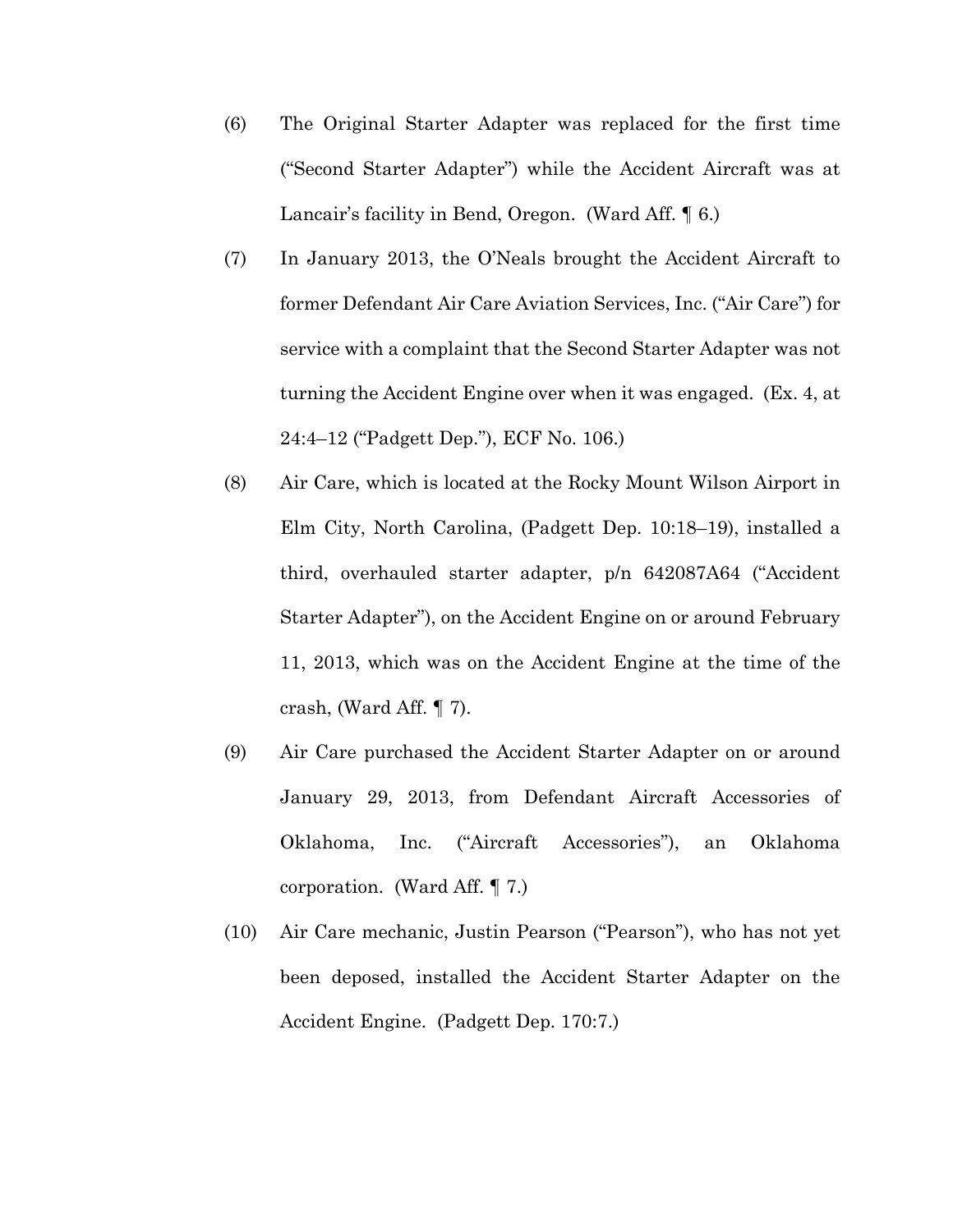- (11) Timothy Padgett ("Padgett"), the Director of Maintenance of Air Care, (Padgett Dep. 7:10–13), signed Pearson's work order and released the Accident Aircraft for return to service, (Padgett Dep.  $22:8-9$ ).
- (12) On March 31, 2019, after Pearson installed the Accident Starter Adapter on the Accident Engine, the Accident Aircraft crashed approximately six miles from Smith Reynolds Airport (INT) in Winston-Salem, North Carolina. (Ex. 4, at PDF Pgs. 438–40.)
- (13) Continental is a Delaware corporation with a principal place of business in Mobile, Alabama. (Ward Aff. ¶ 3.)
- (14) Continental sells component aircraft parts to distributors who, in turn, sell the parts to the aviation public. (Ward Dep. 28:4–6.)
- (15) Continental is not registered or licensed to do business in North Carolina, does not maintain offices, places of business, post office boxes, or telephone listings in North Carolina, and has no real estate, bank accounts, or other property interests in North Carolina. (Ward Aff. ¶¶ 3, 9.)
- (16) Continental was registered with the North Carolina Secretary of State under the name "Continental Motors Aircraft Engines, Inc." from November 2013 to August 2015. (Ward Aff. ¶ 3.)
- (17) From 2010 to 2013, Continental sold parts in all fifty United States as well as in other countries. (Ward Dep. 33:2–9.)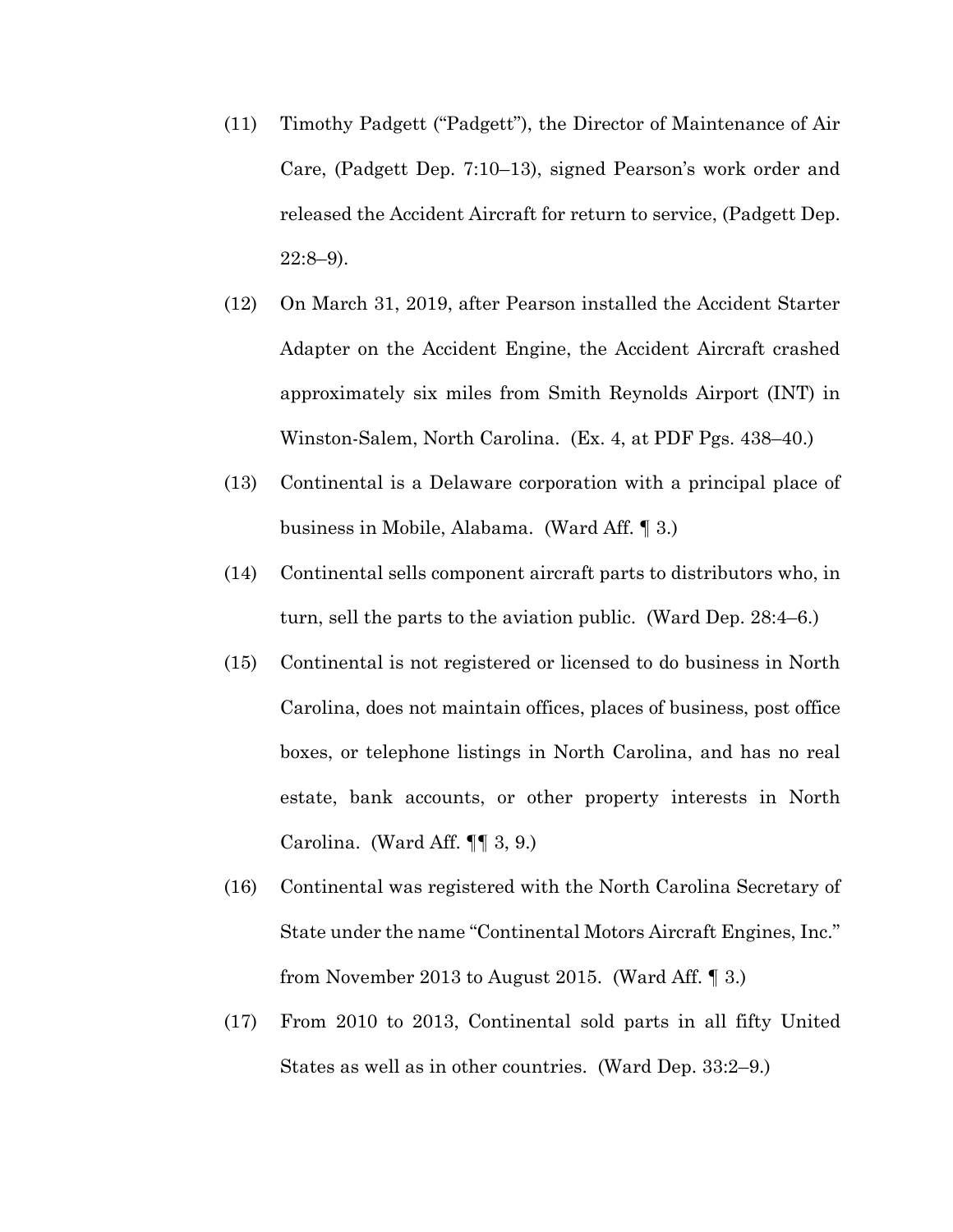- (18) Triad Aviation, located in Burlington, North Carolina (Padgett Dep. 16:1–2), operated as a distributer for Continental parts from 2010 to 2013. (Ward Dep. 30:8–16.)
- (19) From May 2010 to August 2013, Continental engaged in 2,948 sales of component parts with a total value of \$3,933,480.65 through Triad Aviation. (Ex. 9 at ¶ 2 ("Miska Aff."), ECF No. 106.)[3](#page-5-0)
- (20) Orders that Continental received through its distributors would either be shipped to the distributor or "drop-shipped" directly to the distributor's customer. (Ward Dep. 31:9–13.)
- (21) From 2010 to 2013, Continental made no direct sales to Air Care but drop-shipped twelve orders to Air Care customers, including two starter adapters, neither of which are at issue in this lawsuit. (Ward Dep. 36:8–13; Miska Aff. ¶ 4.)
- (22) Continental is the Type Certificate Holder for IO-550-N series engines such as the Accident Engine, (Ward Dep. 21:18–19), and provides continued airworthiness instructions for that engine series in compliance with Federal Aviation Administration ("FAA") regulations, (Ward Dep. 23:17–24).

<span id="page-5-0"></span><sup>3</sup> Michael S. Miska's affidavit, pursuant to a directive by this Court, summarizes the supplemental documentary evidence produced by Continental pertaining to specific jurisdiction.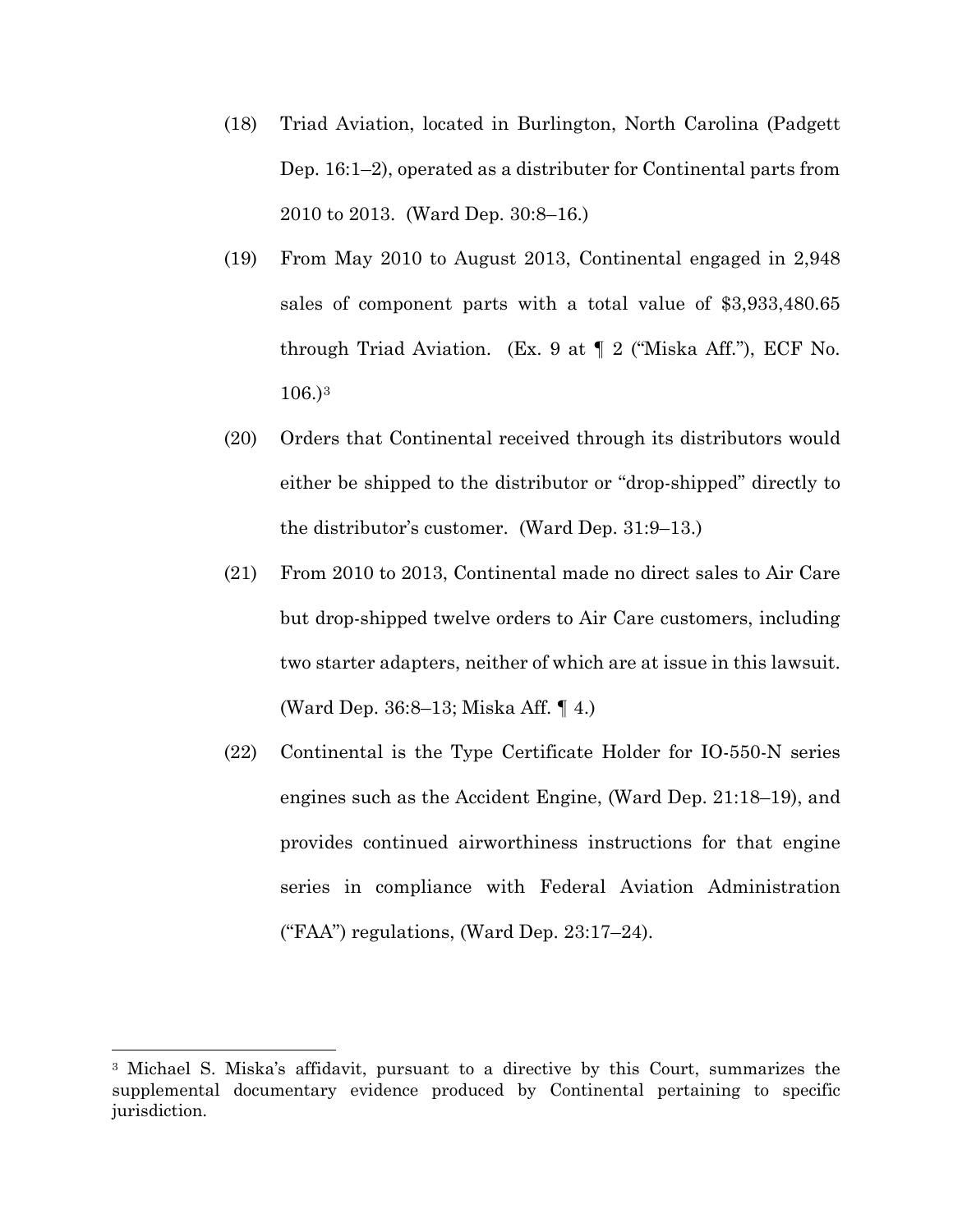- (23) Continental maintains an online technical library from which the flying public can access service instructions and manuals. (Ward Dep. 24:6–12.)
- (24) From 2010 to 2013, Continental's online technical library and the service instructions it contained were available to service centers like Air Care through a subscription to Continental's FBO Services Link. (Ward Dep. 40:5–13.)
- (25) To subscribe to Continental's FBO Services Link, a subscriber would go to Continental's website to create a profile and pay a subscription fee. (Ward Dep. 56:17–57:6.)
- (26) Continental posted service updates to service bulletins in its online library and notified subscribers of those updates through e-mail broadcasts. (Ward Dep. 24:25–25:3, 43:9–11.)
- (27) Continental generated service update e-mail lists through the subscription list to its FBO Services Link. (Ward Dep. 48:5–7.)
- (28) From 2010 to 2013, Continental had fourteen North Carolina subscribers to its FBO Services Link. (Miska Aff. ¶ 3.)
- (29) Air Care had a subscription to Continental's FBO Services Link from 2010 to 2013. (Ward Dep. 40:19–20.)
- (30) The service instructions pertaining to the installation of the Accident Starter Adapter were in Continental's IO-550 Permold Series Engine Maintenance and Overhaul Manual, August 2011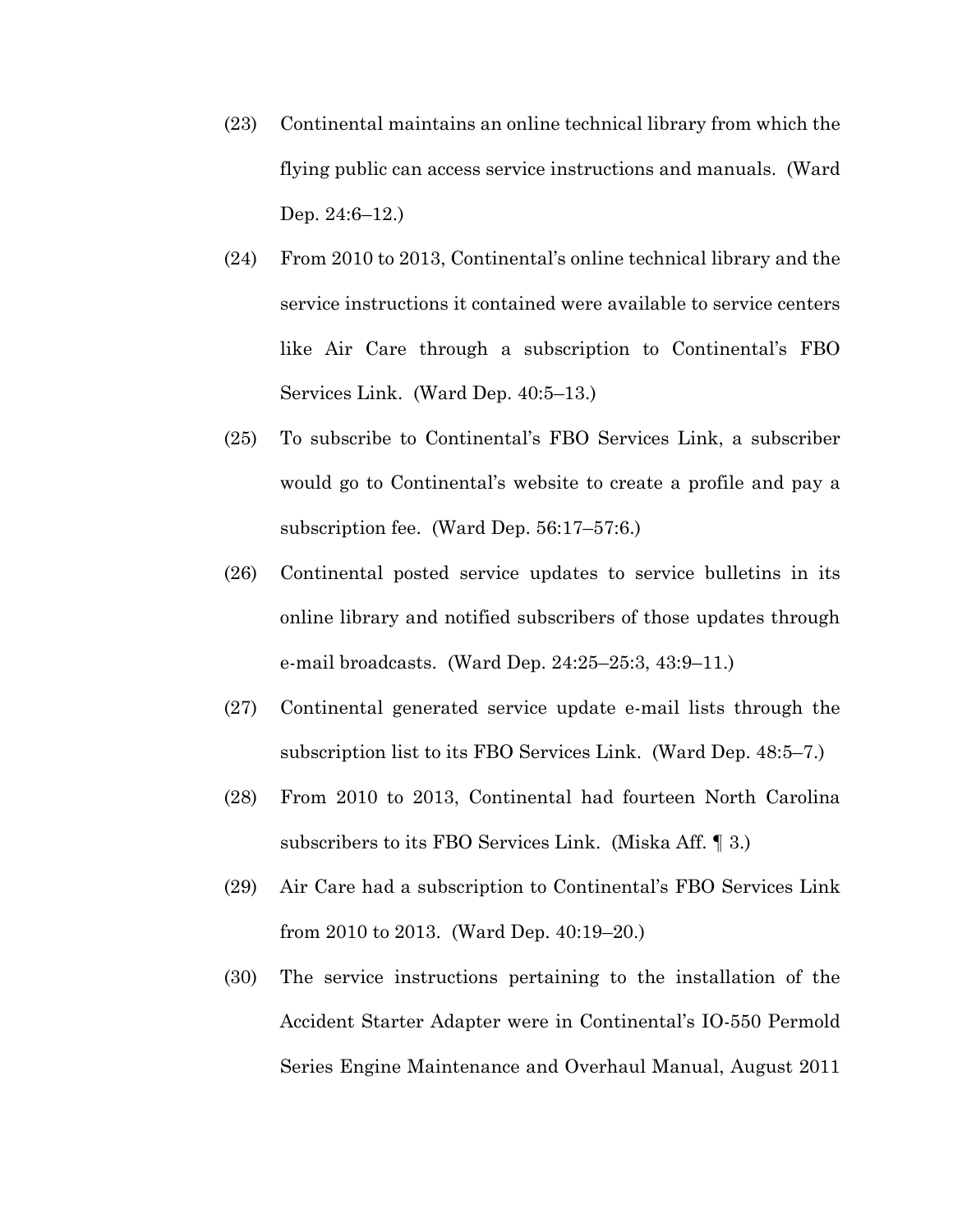Revision ("Service Manual"). (Padgett Dep. 28:4–13, 40:11–41:2, 161:14–25.)

(31) There is no direct evidence Pearson referenced the Service Manual when installing the Accident Starter Adapter. While Padgett states that Air Care mechanics are supposed to reference relevant service literature when conducting repairs, the Air Care work order for Pearson's work on the Accident Aircraft regarding the Accident Starter Adapter does not reference the Service Manual; rather, the related invoice only references the Service Manual with respect to "re-install[ing] engine & mounts torque I/A/W M/M/." (Padgett Dep. 34:17–22, 112:17–113:3, 191:12– 192:11, 195:15–19, 197:18–198:16; Padgett Dep. Exs., at PDF Pgs. 795, 809, ECF No. 106.)

## C. Legal Principles

 $\overline{a}$ 

(1) Waiver<sup> $4$ </sup>

6. As an initial matter, the Court addresses Plaintiff's argument that Continental waived its right to object to personal jurisdiction by meaningfully participating in this litigation prior to filing a Rule 12(b)(2) motion to dismiss under the North Carolina Rules of Civil Procedure ("Rule(s)"). Continental contends it preserved its jurisdictional defense by denying personal jurisdiction in its Answer

<span id="page-7-0"></span><sup>4</sup> After the Second Hearing, the parties began engaging in substantive discovery with the Court's assurance that Continental's participation in that discovery is not evidence of waiver of its jurisdictional defense. The Court now affirms that earlier oral assurance.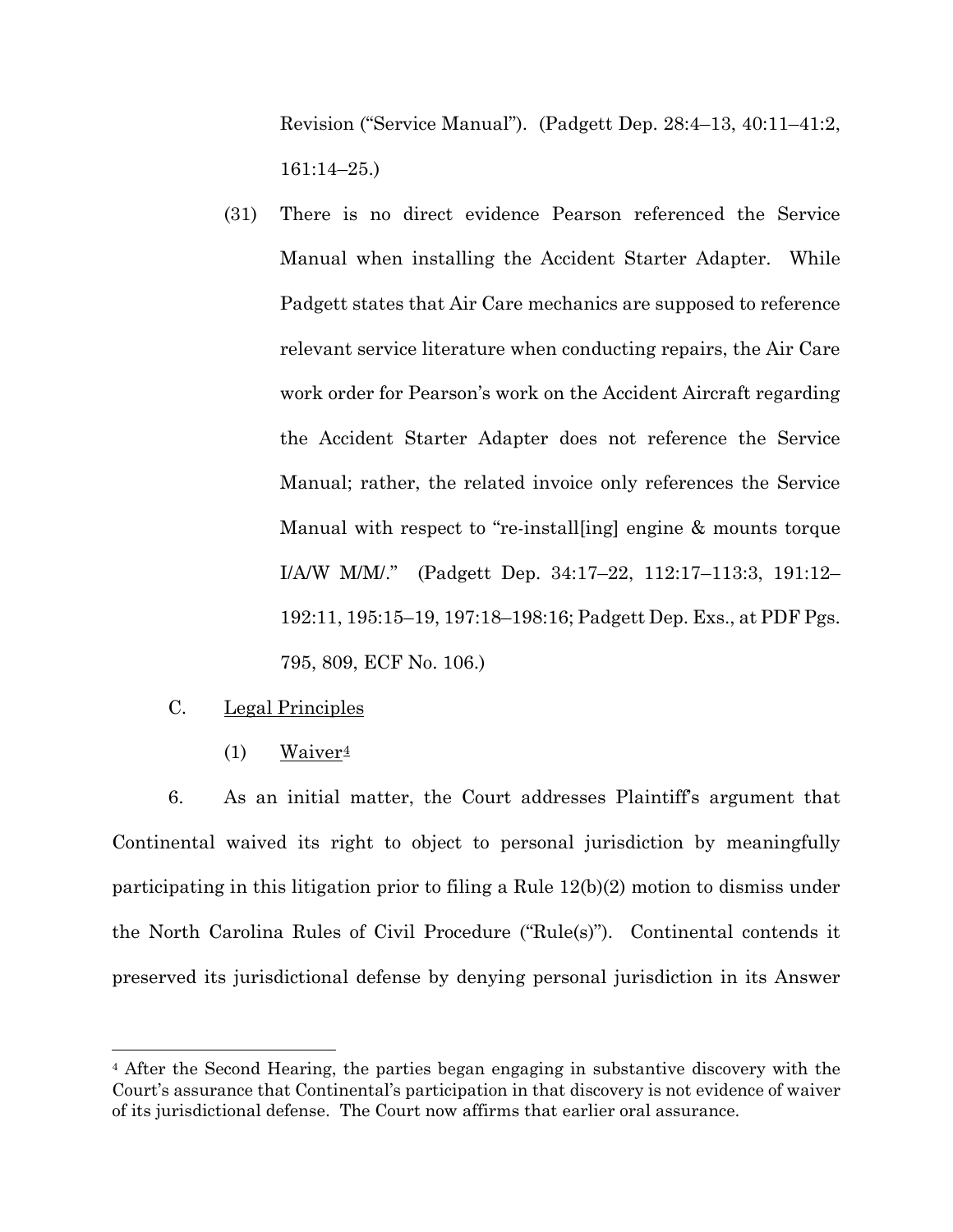and argues any subsequent participation in this litigation is not adequate to constitute waiver.

7. The Rules require a defense of lack of personal jurisdiction to be asserted either in a responsive pleading or a party's first Rule 12 motion. *See* N.C.G.S. § 1A-1, Rule 12(h)(1) ("A defense of lack of jurisdiction over the person . . . is waived (i) if omitted from a motion in the circumstances described in section (g), or (ii) if it is neither made by motion under this rule nor included in a responsive pleading or an amendment thereof[.]").

8. Here, there is no dispute that after requesting an extension of time to answer or otherwise respond to the Complaint, which does not constitute waiver in itself, *id.* at Rule 12(b), Continental filed its Answer stating an affirmative defense based on lack of personal jurisdiction. Continental did not move under Rule 12(b)(2), however, until three years later.

9. Generally, in North Carolina, "[i]f a defendant makes a general appearance in conjunction with or after a responsive pleading challenging jurisdiction pursuant to Rule 12(b), his right to challenge personal jurisdiction is preserved." *Draughon v. Harnett Cty. Bd. of Educ.*, 166 N.C. App. 449, 452, 602 S.E.2d 717, 719 (2004) (citations omitted). "When a defendant promptly alleges a jurisdictional defense as his initial step in an action, he fulfills his obligation to inform the court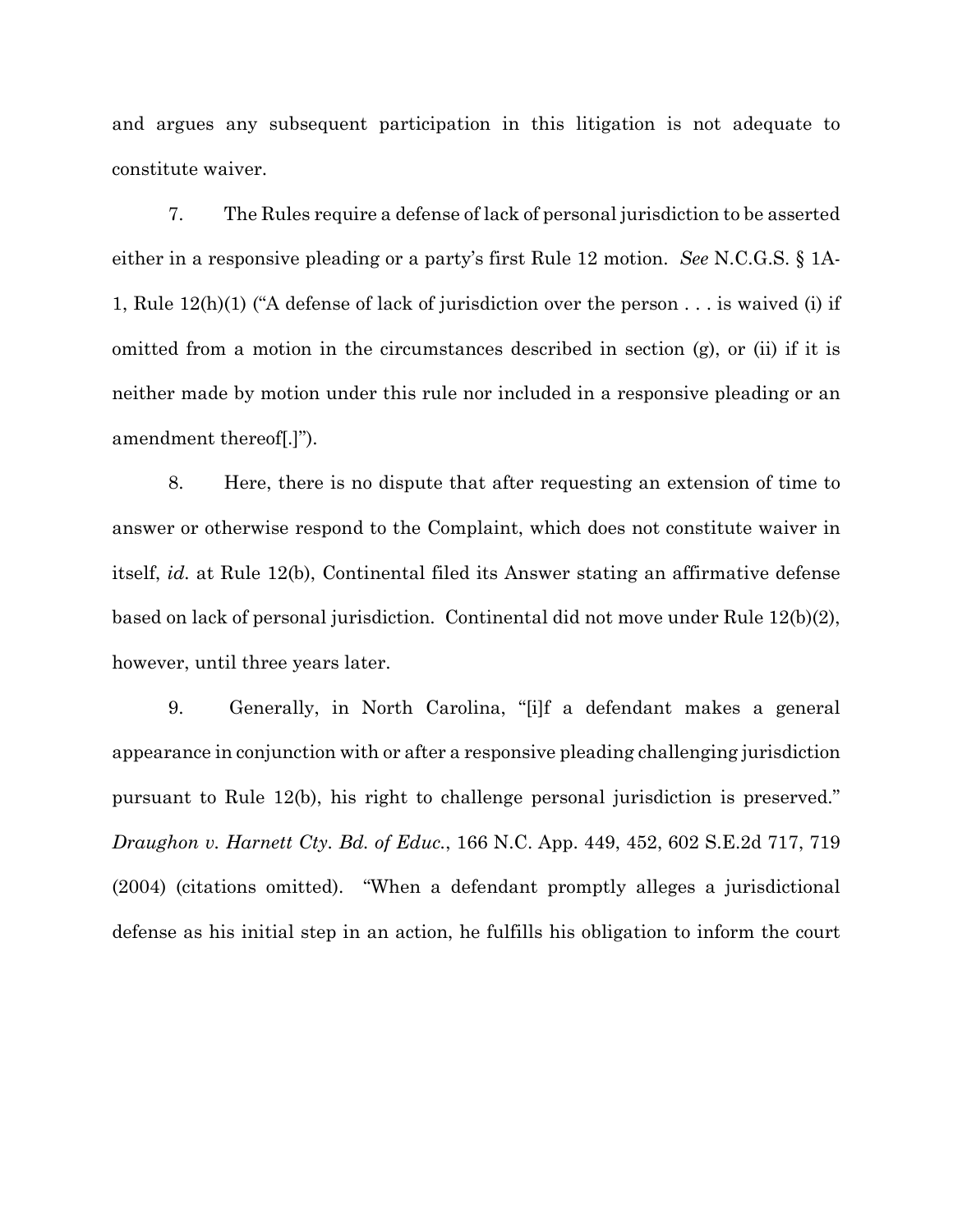and his opponent of possible jurisdictional defects." *Ryals v. Hall-Lane Moving & Storage Co.*, 122 N.C. App. 242, 247–48, 468 S.E.2d 600, 604 (1996).

10. Plaintiff argues Continental waived its jurisdictional defense through its conduct in the three years that transpired between stating that defense in its Answer and moving to dismiss for lack of personal jurisdiction, relying on the North Carolina Business Court's decision in *LendingTree, LLC v. Anderson*, 2012 NCBC LEXIS 20 (N.C. Super. Ct. Apr. 11, 2012). In *LendingTree, LLC*, recognizing that "North Carolina Court[]s have not considered whether a defense asserted in an answer, as opposed to a motion, can be waived by [subsequent] inaction," *id.* at \*10, the Court consulted federal case law to determine whether the defendant had waived his venue defense through inaction after stating an objection in his responsive pleading, *id.* at \*10–14. The Court ultimately held that the defendant waived his venue defense by failing to pursue the defense for three years, stipulating that venue was proper in a joint case management report, and serving interrogatories and noticing depositions. *Id.* at 12–15.

11. There was no appeal in *LendingTree, LLC,* and North Carolina's appellate courts have not since had occasion to consider the issue of waiver of a jurisdictional defense through post-objection conduct. Nevertheless, existing North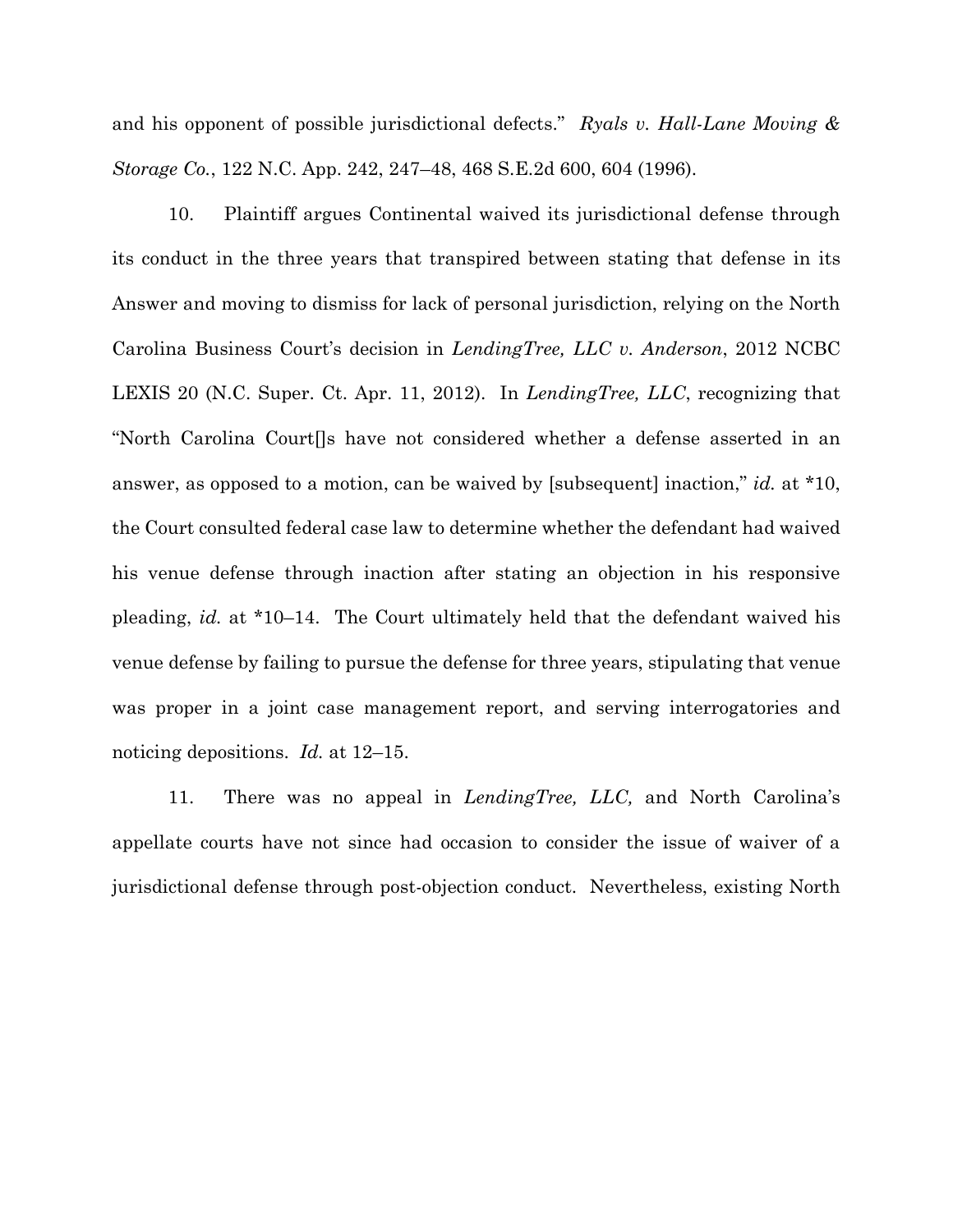Carolina precedent together with persuasive federal case law compel this Court's conclusion that Continental's post-objection conduct did not result in waiver.[5](#page-10-0)

12. Under the Federal Rules of Civil Procedure, "[e]ven after a Rule 12(b)(2) defense has been formally raised in an answer, waiver may be implied 'by conduct and inaction, such as entering an appearance, filing motions and requesting relief, or participating in hearings or discovery.' " *In re Polyester Staple Antitrust Litig.*, No. 3:03CV1516, 2008 U.S. Dist. LEXIS 43865, at \*65 (W.D.N.C. Apr. 1, 2008) (citation omitted); *see Hamilton v. Atlas Turner, Inc.*, 197 F.3d 58, 60 (2d Cir. 1999) ("[A] 'delay in challenging personal jurisdiction by motion to dismiss' may result in waiver, 'even where . . . the defense was asserted in a timely answer.' " (quoting *Datskow v*. *Teledyne, Inc.*, 899 F.2d 1298, 1303 (2d Cir. 1990))). "[A]ctions that give 'plaintiff a reasonable expectation that [defendants] will defend the suit on the merits or must cause the court to go to some effort that would be wasted if personal jurisdiction is later found lacking' will result in a waiver of a personal jurisdiction defense." *Liesman v. Weisberg*, No. 3:17-cv-660, 2018 U.S. Dist. LEXIS 111075, at \*15 (W.D.N.C. July 3, 2018) (quoting *Mobile Anesthesiologists Chicago, LLC v. Anesthesia Assocs. of Houston Metropolex, P.A.*, 623 F. 3d 440, 443 (7th Cir. 2010)).

13. Cases in which federal courts have found waiver post-objection "have the common factors of dilatoriness and participation in, or encouragement of, judicial

<span id="page-10-0"></span><sup>&</sup>lt;sup>5</sup> The Court likewise finds no basis to argue Continental is estopped from challenging jurisdiction because Plaintiff elected to dismiss a separate savings action in California, as there is nothing to suggest Continental induced this dismissal and Plaintiff dismissed before Continental filed its Answer raising a jurisdictional defense in this action. (*See* Aff. Lacey Smith, ECF No. 86.)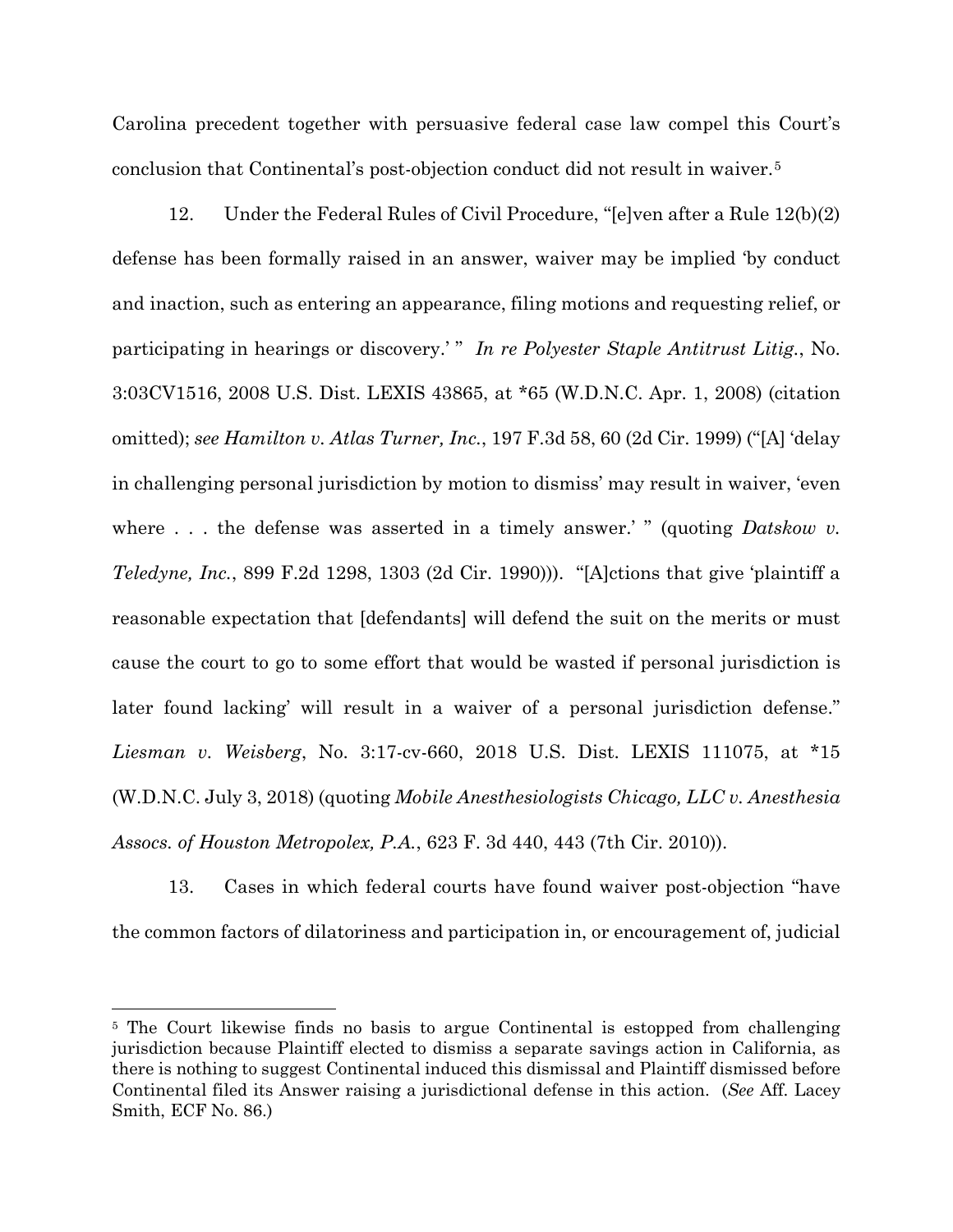proceedings." *United States ex rel. Combustion Sys. Sales, Inc.*, 112 F.R.D. 685, 687 (M.D.N.C. 1986) (citing cases). "When determining whether a defendant waived its right to assert the defense, courts have generally analyzed (1) the length of time between service of process and the defendant's pursuit of the personal jurisdiction defense and (2) the extent of the objecting defendant's involvement in the suit." *Hyundai Merch. Marine Co. v. Conglobal Indus., LLC*, No. 3:15-CV-3576-G, 2016 U.S. Dist. LEXIS 53839, at \*7 (N.D. Tex. Apr. 21, 2016).

14. Here, after Continental accepted service of the Complaint on March 23, 2015, (ECF No. 5), it moved for an extension of time to answer or respond to the Complaint and to respond to Plaintiff's First Request for Production of Documents on April 20, 2015, (ECF Nos. 7, 9). Continental answered the Complaint on May 22, 2015, stating a defense of lack of personal jurisdiction, (ECF No. 17), and filed two motions for admission of counsel *pro hac vice* on the same day, (ECF Nos. 18–19).

15. Aircraft Accessories moved for Rule 12(b)(2) dismissal on May 25, 2015. (ECF No. 20.) Continental served Plaintiff and Air Care with its first request for production of documents and served Plaintiff with its first set of interrogatories on November 18, 2015. (ECF No. 48.) The parties, including Continental, entered a consent discovery scheduling order on January 21, 2016. (ECF No. 53.)

16. Aircraft Accessories's Rule 12(b)(2) motion to dismiss was heard on December 14, 2015, (ECF No. 49), and subsequently denied on February 26, 2016, (ECF No. 55). Aircraft Accessories noticed appeal of the order denying its Rule 12(b)(2) motion on April 5, 2016, (ECF No. 56), and the Court stayed all proceedings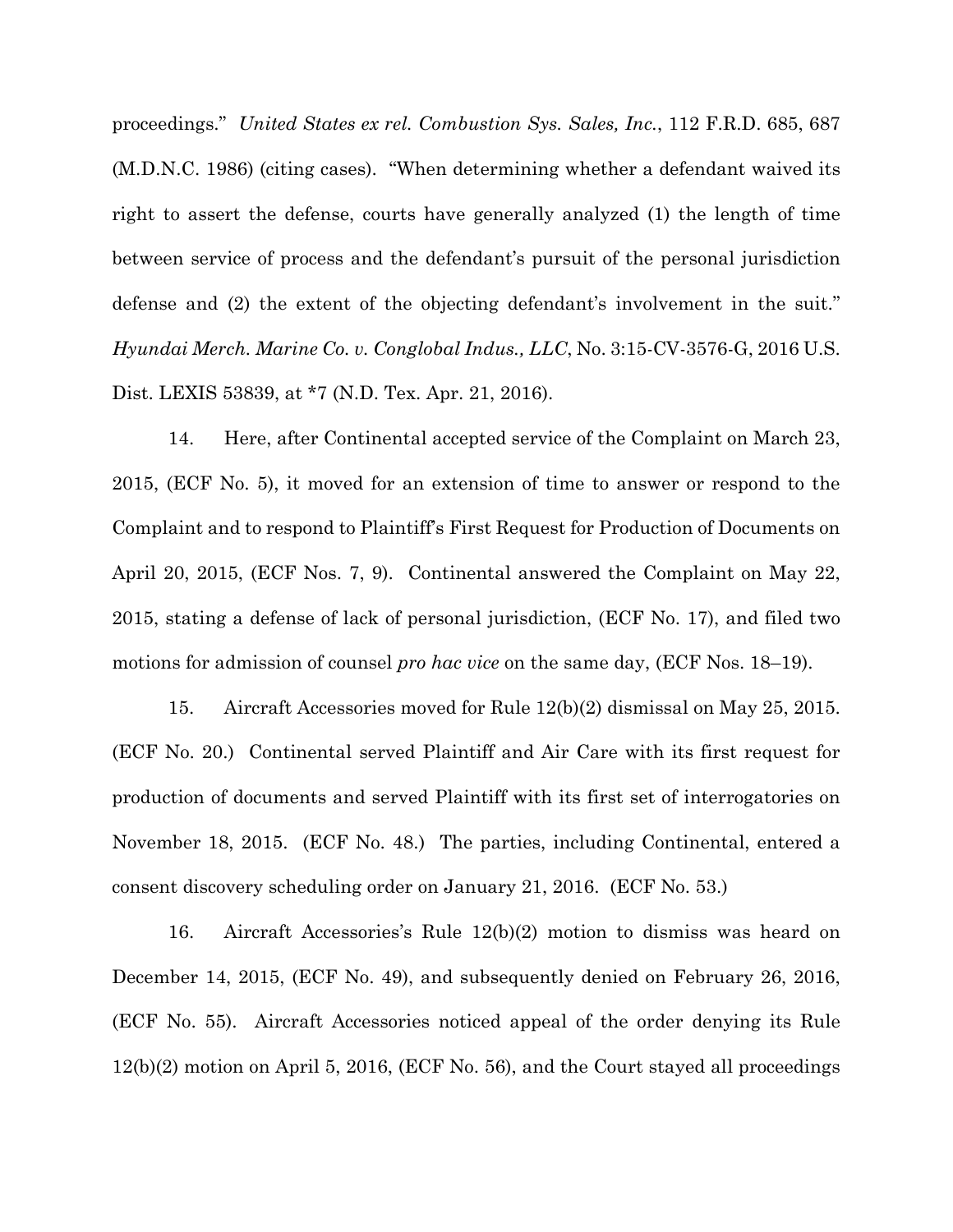in this case pursuant to N.C.G.S. § 1-294 on June 21, 2016, (ECF No. 58). The North Carolina Court of Appeals affirmed the lower court's denial of Aircraft Accessories's Rule 12(b)(2) motion on May 2, 2017. *Cohen v. Cont'l Motors, Inc.*, No. COA16-792, 2017 N.C. App. LEXIS 353, at \*12 (N.C. Ct. App. May 2, 2017). Continental moved for an extension of time to respond to Plaintiff's discovery requests on August 31, 2018, (ECF No. 63), and moved to dismiss under Rule 12(b)(2) on November 6, 2018, (ECF No. 66).

17. Plaintiff argues Continental's dilatory Motion should be contrasted with Aircraft Accessories's Rule 12(b)(2) motion, which Aircraft Accessories filed within two months of service of the Complaint. Continental responds that it could not fully assess its grounds to challenge specific personal jurisdiction until it was apprised of Plaintiff's theory of the cause of the accident, and that it filed the Motion promptly after having been so apprised by Plaintiff's response to written discovery on July 31, 2018. (Def. Continental Motors, Inc.'s Mot. Dismiss Lack Personal Jurisdiction 2 fn.1, ECF No. 66; Ex. 1, at 57:13–59:15 ("Sept. 10, 2019 Hearing Transcript"), ECF No. 106.)

18. In most federal cases, the courts have required more than the passage of time and participation in limited discovery to find waiver. In circumstances where waiver is found, the defendant has usually fully participated in the merits of the litigation or sought affirmative relief from the court. *See, e.g.*, *Cont'l Bank, N.A. v. Meyer*, 10 F.3d 1293, 1297 (7th Cir. 1993) (finding waiver where "the defendants fully participated in litigation of the merits for over two-and-a-half years without actively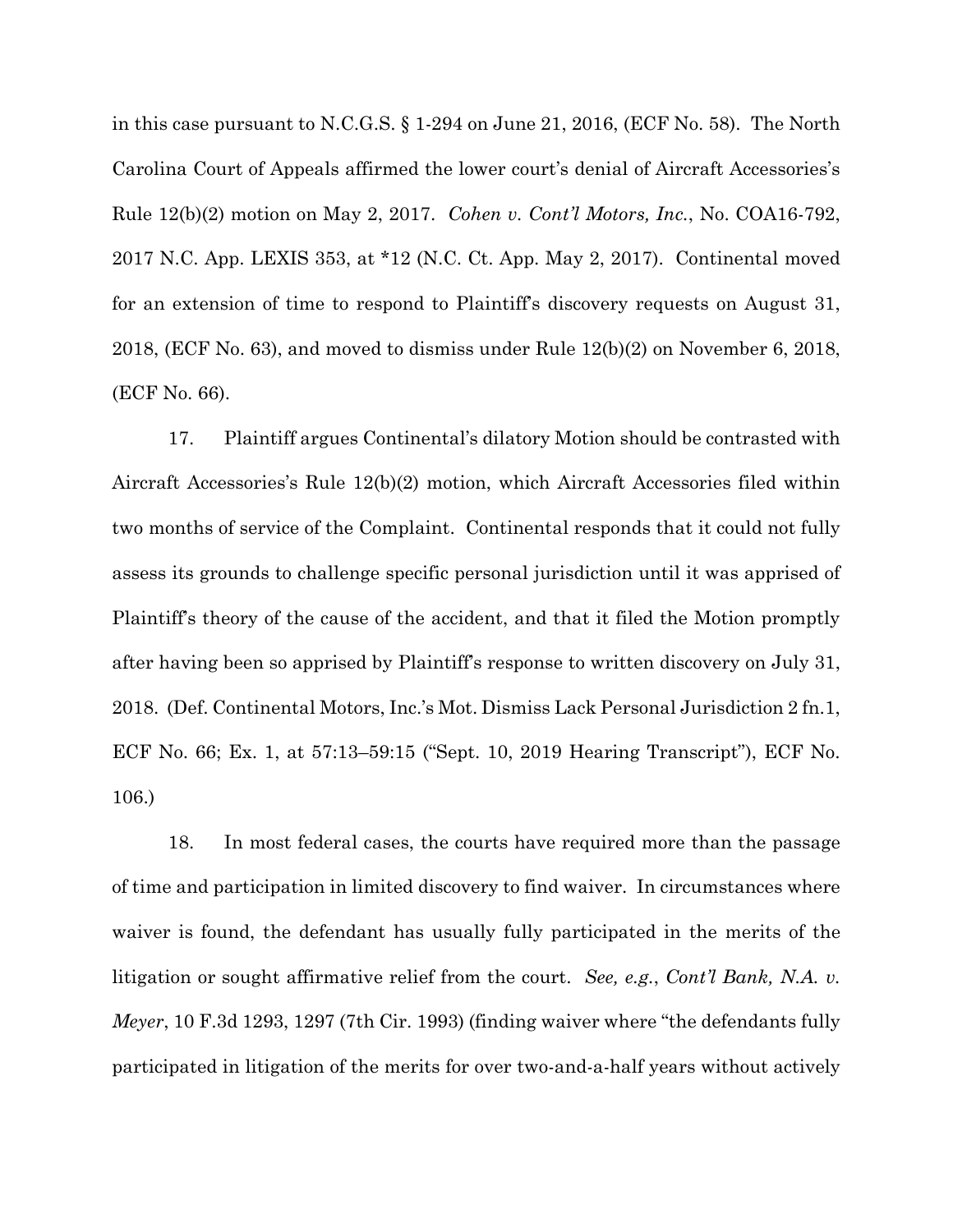contesting personal jurisdiction [by] . . . participat[ing] in lengthy discovery, fil[ing] various motions and oppos[ing] a number of motions filed"); *Yeldell v. Tutt*, 913 F.2d 533, 539 (8th Cir. 1990) (finding defendants waived personal jurisdiction postobjection where they "participated in discovery, filed various motions, participated in a five-day trial, and filed post-trial motions," and did not raise the issue of personal jurisdiction until appeal); *Axxon Int'l, LLC v. GC Equip., LLC*, No. 3:17-CV-429-DCK, 2018 U.S. Dist. LEXIS 112761, at \*27 (W.D.N.C. July 6, 2018) (finding waiver of jurisdiction because the Court found "it difficult to reconcile how [the defendant] could consent to Magistrate Judge jurisdiction, file a Rule 26 Report, and engage in discovery without objection, all the while believing that th[e] Court lacked personal jurisdiction"); *see also In re Polyester Staple Antitrust Litig.*, 2008 U.S. Dist. LEXIS 43865, at \*75−76 (finding waiver where defendant delayed 12(b)(2) motion by two years and engaged in substantial discovery together with several subsidiary defendants but stating that, if the Court had assessed the defendant's involvement in the lawsuit in isolation from other defendants, it "would [have been] hard-pressed to find waiver").

19. While three or more years is a considerable delay, the significance of that delay is mitigated by the stay of this litigation for almost a year while Aircraft Accessories's Rule 12(b)(2) motion was on appeal and the fact that this case remains in its infancy. *See Brokerwood Prods. Int'l (U.S.), Inc. v. Cuisine Crotone, Inc.*, 104 F. App'x 376, 381 (5th Cir. 2004) (stating that dormancy of the case contributed to its finding that defendant had not waived jurisdiction). Furthermore, Continental has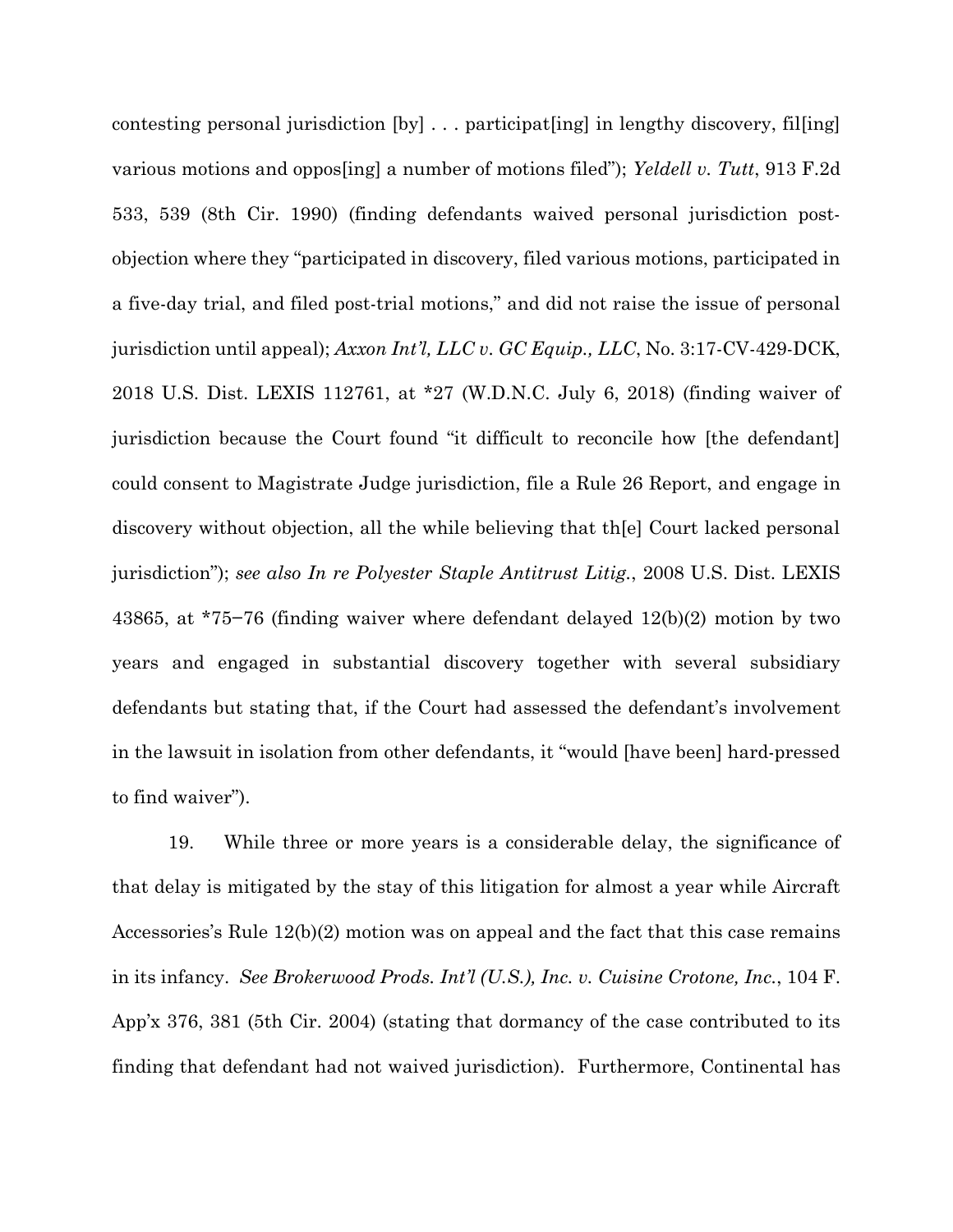participated only in limited written discovery bearing on matters related to specific jurisdiction and has requested no affirmative relief from the Court, which is "the cornerstone of waiver[.]" *Bel-Ray Co. v. Chemrite (Pty) Ltd.*, 181 F.3d 435, 443–44 (3d Cir. 1999) (finding waiver where defendant raised defense in answer but asked court for affirmative relief by moving for summary judgment before moving on jurisdictional defense).

20. Acknowledging that North Carolina's appellate courts have not addressed at length the issue of post-objection waiver and following a review of the record and persuasive case law, the Court concludes, in the sound exercise of its discretion, that Continental has not waived its Rule 12(b)(2) defense. *See Ryals*, 122 N.C. App. at 247–48, 468 S.E.2d at 604 (holding that the defendants did not waive personal jurisdiction by participating in discovery after stating a jurisdictional defense in their answer).

## (2) Personal Jurisdiction

21. Plaintiff has the burden of demonstrating that this Court has personal jurisdiction over Continental by a preponderance of the evidence. *Esoterix Genetic Labs., LLC v. McKey*, 2011 NCBC LEXIS 33, at \*3 (N.C. Super. Ct. Aug. 22, 2011) (citing *Deer Corp. v. Carter*, 177 N.C. App. 314, 322, 629 S.E.2d 159, 166 (2006)).

22. Personal jurisdiction is traditionally assessed under a two-step analysis. "First, jurisdiction over the defendant must be authorized by N.C.G.S. § 1-75.4— North Carolina's long-arm statute. Second, if the long-arm statute permits consideration of the action, exercise of jurisdiction must not violate the Due Process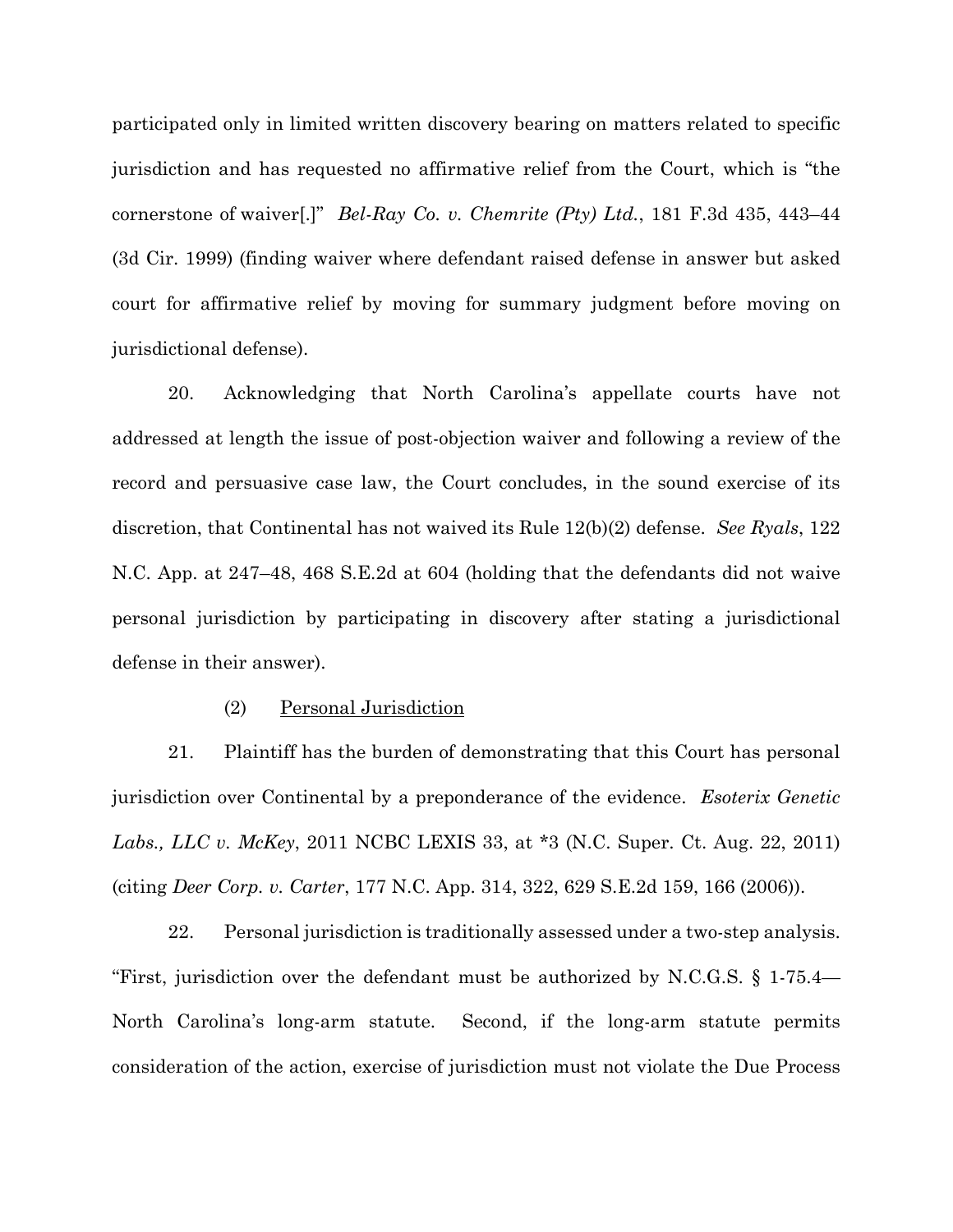Clause of the Fourteenth Amendment to the U.S. Constitution." *Beem USA LLLP v. Grax Consulting LLC*, No. 360A18, 2020 N.C. LEXIS 89, at \*9 (N.C. Feb. 28, 2020) (internal citations and quotation marks omitted).

23. Here, the Court collapses its personal jurisdiction analysis into the due process inquiry because North Carolina's long-arm statute was written to be coextensive with the limits of due process, *id.* at \*10 (citation omitted), and Continental has not challenged this Court's authority under that statute, *see JCG & Assocs., LLC v. Disaster Am. USA, LLC*, 2019 NCBC LEXIS 112, at \*6–7 (N.C. Super. Ct. Dec. 19, 2019) (addressing only the due process prong where the defendant did not challenge the Court's statutory authority).

24. "The Due Process Clause of the Fourteenth Amendment limits the power of a state court to render a valid personal judgment against a nonresident defendant." *World-Wide Volkswagen Corp. v. Woodson*, 444 U.S. 286, 291 (1980). Jurisdiction may only be exercised over a defendant that "purposefully avails itself of the privilege of conducting activities within the forum state, thus invoking the benefits and protections of its laws." *Burger King Corp. v. Rudzewicz*, 471 U.S. 462, 474–75 (1985). Purposeful availment occurs through "certain minimum contacts" within or directed to the forum state by the defendant "such that the maintenance of the suit does not offend traditional notions of fair play and substantial justice." *Int'l Shoe Co. v. Washington*, 326 U.S. 310, 316 (1945) (internal citation marks omitted). Relevant contacts must be made by the defendant, not the plaintiff or a third party. *[Walden](https://advance.lexis.com/document/documentlink/?pdmfid=1000516&crid=e544610e-bb83-4d60-9278-e9601c646105&pddocfullpath=%2Fshared%2Fdocument%2Fcases%2Furn%3AcontentItem%3A5BKT-W6D1-F04K-F26S-00000-00&pdpinpoint=PAGE_284_1100&pdcontentcomponentid=6443&pddoctitle=Walden+v.+Fiore%2C+571+U.S.+277%2C+284-85%2C+134+S.+Ct.+1115%2C+188+L.+Ed.+2d+12+(2014)&pdproductcontenttypeid=urn%3Apct%3A30&pdiskwicview=false&ecomp=1s39k&prid=ce17a626-6897-4bd3-85eb-eb6ee4130d76) v. Fiore*, 571 U.S. 277, 284–85 (2014).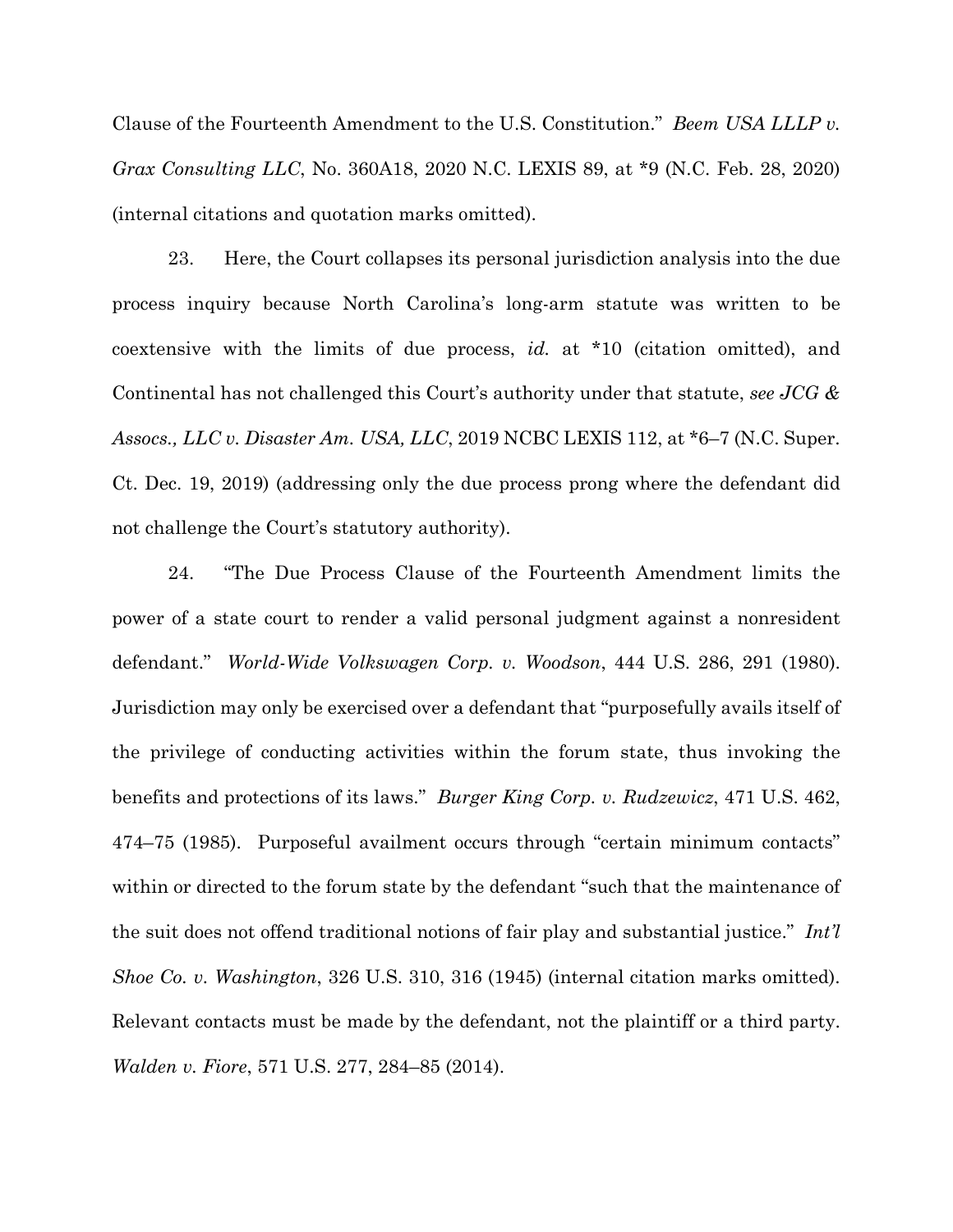25. A defendant may be subject to either general or specific jurisdiction. *Bristol-Myers Squibb Co. v. Sup. Ct. of Cal., San Francisco Cty.*, 137 S. Ct. 1773, 1779–80 (2017). Plaintiff admits Continental is not subject to general jurisdiction in North Carolina and therefore limits its argument and this Court's analysis to specific jurisdiction. (Sept. 10, 2019 Hearing Transcript, 13:12–15.)

26. "To determine whether it may assert specific jurisdiction over a defendant, the court considers '(1) the extent to which the defendant "purposefully availed" itself of the privilege of conducting activities in the State; (2) whether the plaintiff['s] claims arise out of those activities directed at the State; and (3) whether the exercise of personal jurisdiction would be constitutionally "reasonable." ' " *Havey v. Valentine*, 172 N.C. App. 812, 815, 616 S.E.2d 642, 647 (2005) (quoting *ALS Scan, Inc. v. Digital Serv. Consultants, Inc.*, 293 F.3d 707, 712 (4th Cir. 2002)).

27. In asserting there is specific jurisdiction over Continental, Plaintiff contends that once it shows a nexus between Continental's product or action and the accident, Plaintiff may then resort to Continental's broader contacts with North Carolina to meet its burden of showing purposeful availment. Continental contends, in contrast, that the contacts Plaintiff's claims relate to or arise from are the only contacts relevant to the purposeful availment inquiry. While Continental's broader contacts with North Carolina may be pertinent to the final question of whether exercising personal jurisdiction would be reasonable, the Court concludes that Continental's characterization of the purposeful availment inquiry is consistent with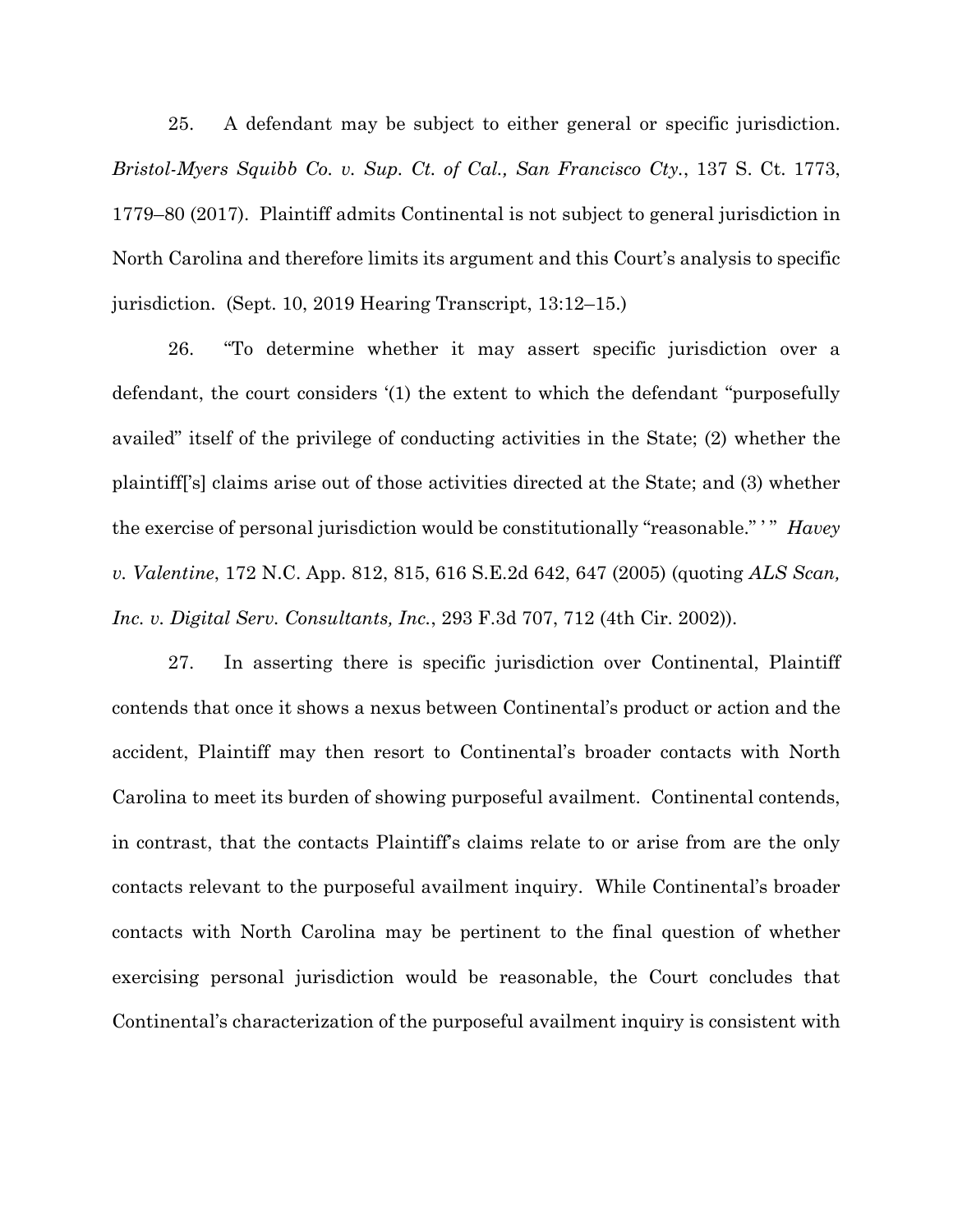controlling case law, including the most recent pronouncements of the United States Supreme Court and the North Carolina Supreme Court.

28. "The United State[s] Supreme Court has emphasized that 'specific jurisdiction is confined to adjudication of issues deriving from, or connected with, the very controversy that establishes jurisdiction.'" *Beem USA LLLP*, 2020 N.C. LEXIS 89, at \*12 (quoting *Bristol-Myers Squibb Co.*, 137 S. Ct. at 1780). "In order for a state court to exercise specific jurisdiction, 'the *suit*' must 'arise[e] out of or relat[e] to the defendant's contacts with the *forum*.'" *Bristol-Myers Squibb Co.*, 137 S. Ct. at 1780 (quoting *Daimler AG v. Bauman*, 571 U.S. 117, 127 (2014)); *see JCG & Assocs., LLC*, 2019 NCBC LEXIS 112, at \*7 ("[T]he pertinent question is whether the claims at issue arise out of the defendant's conduct within or directed to the forum State.").

29. Plaintiff's claims against Continental are predicated upon two theories of liability—that the Accident Starter Adapter was subject to a design defect, and that the Service Manual upon which Air Care allegedly relied when installing the Accident Starter Adapter was defective. Plaintiff argues Continental's dissemination of the Service Manual through its FBO Services Link serves as the nexus between Continental and the litigation and, with this nexus, urges the Court to consider all of Continental's contacts with North Carolina to find purposeful availment. (Pl.'s Suppl. Br. Opp'n Def. Continental Motors, Inc.'s Mot. Dismiss 13, ECF No. 100.)

30. The Court concludes that these broader contacts unrelated to the accident itself do not satisfy the three-pronged connection that serves as the relevant inquiry—"the relationship among the defendant, the forum, and the litigation."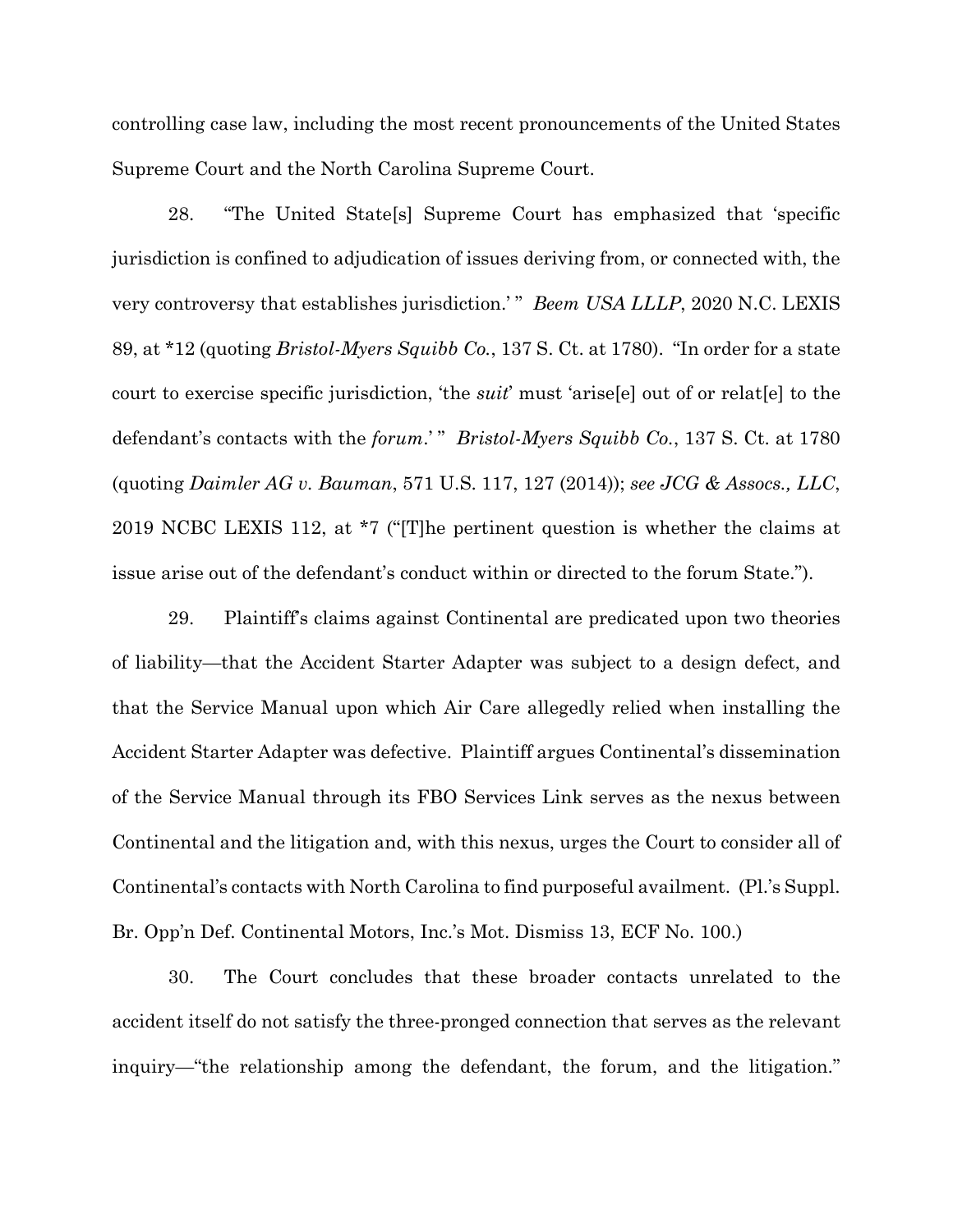*Keeton v. Hustler Magazine, Inc.*, 465 U.S. 770, 775 (1984) ("Respondent's regular circulation of magazines in the forum State is sufficient to support an assertion of jurisdiction in a libel action *based on the contents of the magazine*." (emphasis added)); *see Calder v. Jones*, 465 U.S. 783, 789–90 (1984) (finding personal jurisdiction over out-of-state newspaper defendants in libel suit by California actress because defendants relied on California sources, wrote the story about actress's activities in California, and her injury was suffered in that state); *Walden*, 571 U.S. at 287–88 ("[In *Calder*], the reputational injury caused by the defendants' story would not have occurred but for the fact that the defendants wrote an article for publication in California that was read by a large number of California citizens."); *Bristol-Myers Squibb Co.*, 137 S. Ct. at 1783 (rejecting the respondents' contention that the fact that the defendant pharmaceutical company contracted with a California distributor to distribute a drug nationally could support specific jurisdiction where there was no evidence that the defendant "engaged in relevant acts" with the distributor in California, and the respondents cited "no evidence to show how or by whom the [drug] they took was distributed to the pharmacies that dispensed it to them").

31. First, even if the Court assumes without deciding that Continental's distributor relationships and sales in North Carolina are purposeful contacts with the State adequate to satisfy specific jurisdiction over claims arising from those contacts,[6](#page-18-0) those contacts are unrelated to Plaintiff's claims against Continental in

<span id="page-18-0"></span><sup>6</sup> *Compare Lesnick v. Hollingsworth & Vose Co.*, 35 F.3d 939, 944–45 (4th Cir. 1994) (adopting stream-of-commerce plus test), *with Padron v. Bentley Marine Grp., LLC*, 822 S.E.2d 494, 499 (N.C. Ct. App. 2018) ("To be sure, there will exist sufficient minimum contacts to permit a forum state to exercise personal jurisdiction over a corporation where that corporation has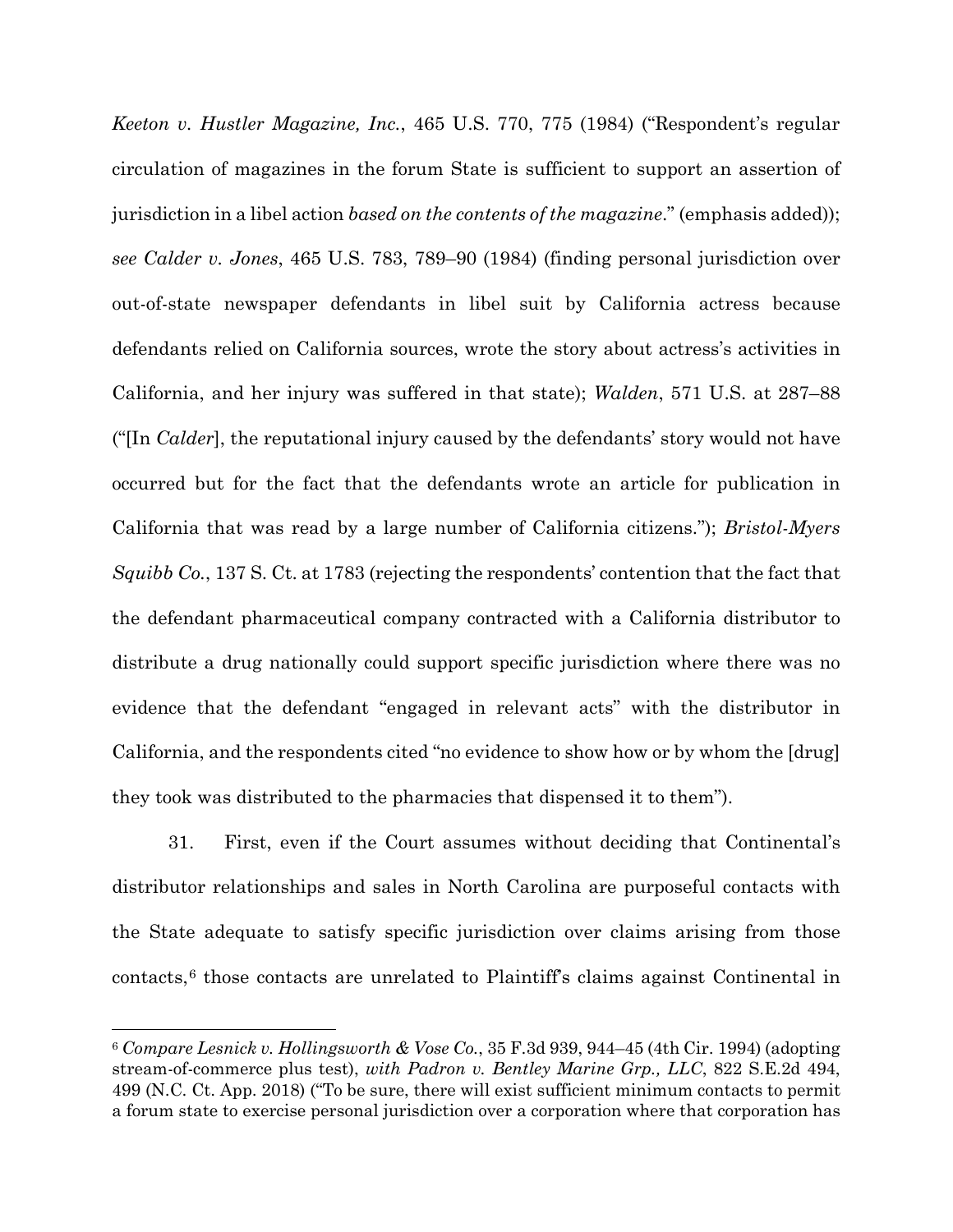this litigation. *See Fidrych v. Marriott Int'l, Inc.*, No. 18-2030, 2020 U.S. App. LEXIS 6477, at \*29 (4th Cir. Mar. 2, 2020) (holding that Marriott's significant business activity in South Carolina was irrelevant to the purposeful availment inquiry because the plaintiff's claims stemming from an injury in an affiliated hotel in Milan did "not in any sense arise out of or relate to Marriott's connections to the hotels located in South Carolina." (internal quotation marks omitted)); *Olympic Air, Inc. v. Helicopter Tech. Co.*, No. 2:17-CV-1257-RSL, 2019 U.S. Dist. LEXIS 89887, at \*10 (W.D. Wash. May 29, 2019) (stating that evidence of authorized dealers and service centers in the forum state were "irrelevant to whether the Court ha[d] specific jurisdiction over" the defendant helicopter-part manufacturer where the plaintiffs' "claim [did] not arise out of [the defendant's] sale of products and replacement parts in the State"); *compare Beem USA LLLP*, 2020 N.C. LEXIS 89, at \*16–17 (finding specific jurisdiction over the defendant where his contacts with North Carolina all related to his status as a partner of the plaintiff because the "litigation [wa]s concerned exclusively with the acts and omissions of [the defendant] in connection with [the plaintiff]'s affairs"), *with Bell v. Mozley*, 216 N.C. App. 540, 546, 716 S.E.2d 868, 873 (2011) (holding that there was no specific jurisdiction over a defendant whose contacts with North Carolina were "strictly related to defendant's employment. . . . [because his] contacts [were] clearly

<sup>&#</sup>x27;deliver[ed] its products into the stream of commerce with the expectation that they will be purchased by consumers in the forum State.' " (citation omitted)), *and Cox v. Hozelock, Ltd.*, 105 N.C. App. 52, 58, 411 S.E.2d 640, 644 (1992) ("We hold the sole act of a manufacturer's intentional injection of his product into the stream of commerce provides sufficient grounds for a forum state's exercise of personal jurisdiction over the foreign manufacturer defendant.").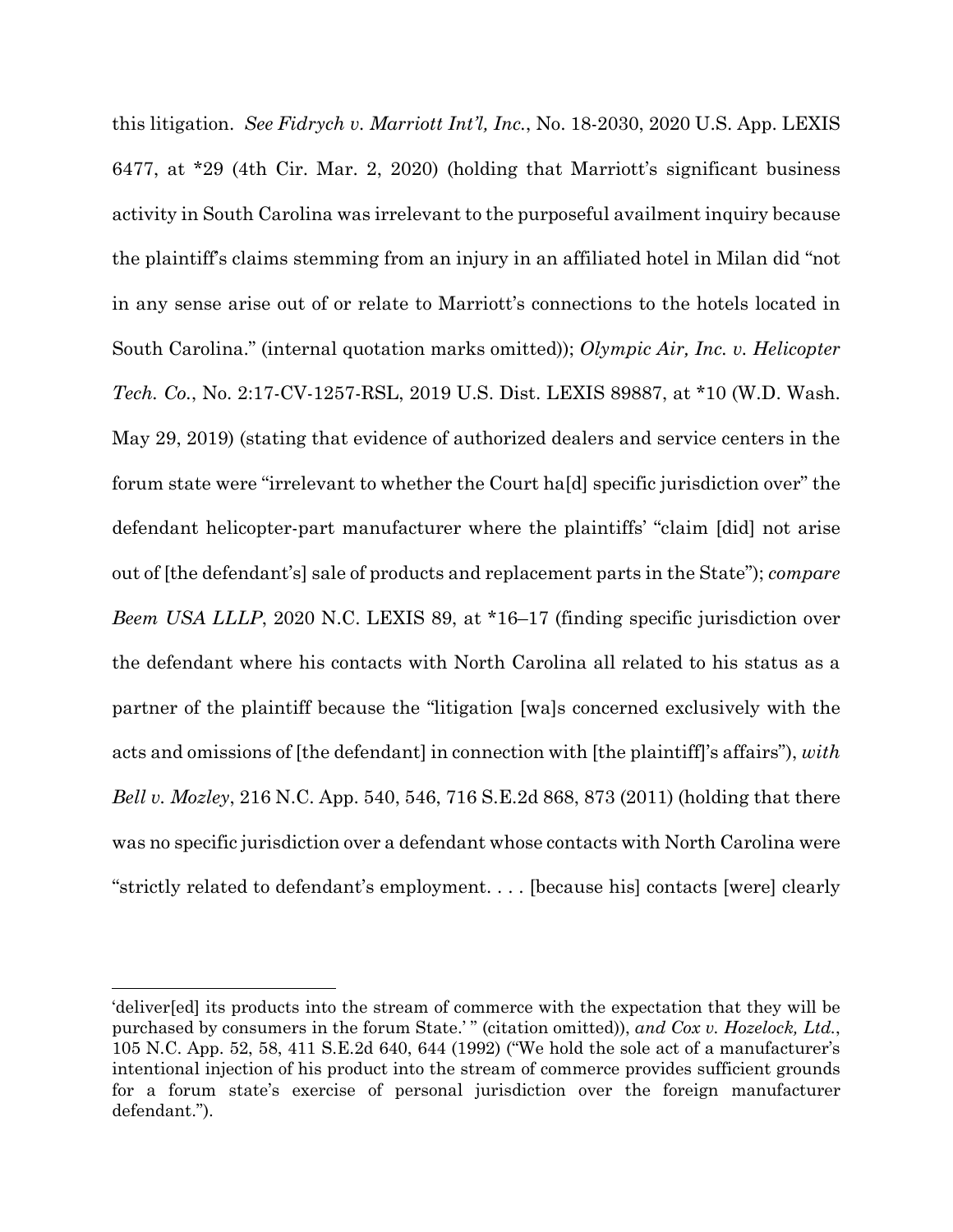not the source and [were] in no way related to plaintiff's claims for alienation of affection and criminal conversation").

32. Second, the Court agrees with Continental that the specific acts connected to the accident upon which Plaintiff relies do not support a finding that Continental purposely availed itself of doing business in North Carolina regarding those acts. Specifically, Plaintiff relies on Continental's Service Manual and the FBO Services Link through which the Service Manual was made available to Air Care. The foundational law governing specific jurisdiction based on internet contacts is well-defined by our appellate courts:

[A] State may, consistent with due process, exercise judicial power over a person outside of the State when that person (1) directs electronic activity into the State, (2) with the manifested intent of engaging in business or other interactions within the State, and (3) that activity creates, in a person within the State, a potential cause of action cognizable in the State's courts. Under this standard, a person who simply places information on the Internet does not subject himself to jurisdiction in each State into which the electronic signal is transmitted and received.

*Dailey v. Popma*, 191 N.C. App. 64, 70, 662 S.E.2d 12, 17 (2008) (quoting *ALS Scan,*

*Inc.*, 293 F.3d at 714).

At one end of the spectrum are situations where a defendant clearly does business over the Internet. If the defendant enters into contracts with residents of a foreign jurisdiction that involve the knowing and repeated transmission of computer files over the Internet, personal jurisdiction is proper. At the opposite end are situations where a defendant has simply posted information on an Internet Web site which is accessible to users in foreign jurisdictions. A passive Web site that does little more than make information available to those who are interested in it is not grounds for the exercise [of] personal jurisdiction. The middle ground is occupied by interactive Web sites where a user can exchange information with the host computer. In these cases, the exercise of jurisdiction is determined by examining the level of interactivity and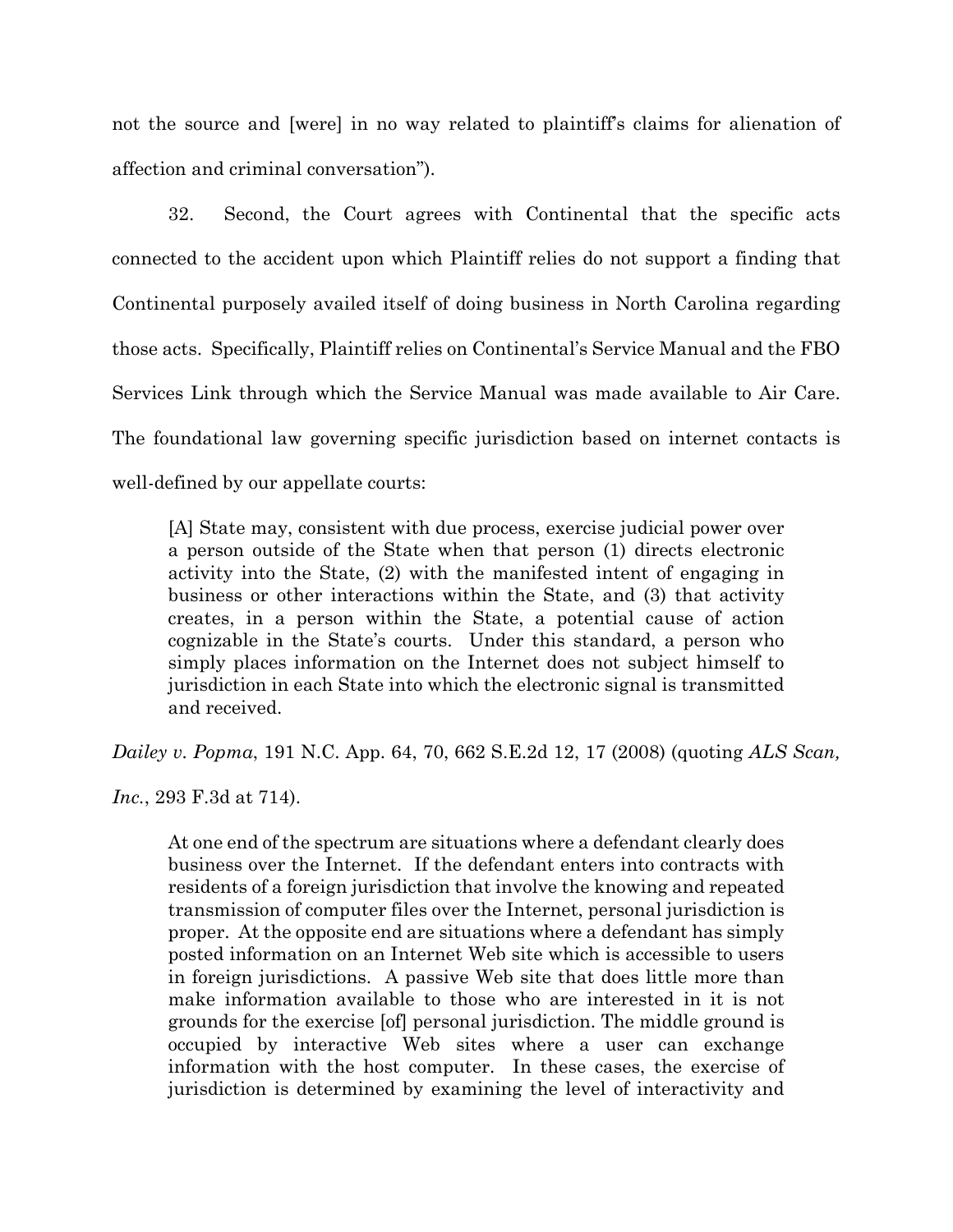commercial nature of the exchange of information that occurs on the Web site.

*N.C. Bd. of Pharmacy v. Najarian*, No. COA12-1140, 2013 N.C. App. LEXIS 976, at \*13–14 (N.C. Ct. App. Sept. 17, 2013) (quoting *ALS Scan, Inc.*, 293 F.3d at 714).

33. Plaintiff argues Continental's contact with North Carolina was direct and purposeful considering the interactive nature of the FBO Services Link and the fact that Continental sent e-mail blasts regarding service instruction updates directly to North Carolina subscribers. Continental challenges whether Plaintiff has, in the first instance, adequately demonstrated that Pearson consulted Continental's Service Manual.[7](#page-21-0) Continental argues further that, even if the record included proof that Pearson relied on the Service Manual, Continental's dissemination of continued airworthiness instructions through its FBO Services Link and related e-mail blasts do not support specific jurisdiction because Air Care's use of the Service Manual "would only amount to a unilateral act of a third party that is insufficient to prove purposeful availment by Continental." (Continental Motor, Inc.'s Suppl. Br. Supp. Mot. Dismiss Lack Personal Jurisdiction 9, ECF No. 101); *see Walden*, 571 U.S. at 291 ("Respondents' Nevada attorney contacted petitioner in Georgia, but that is

<span id="page-21-0"></span><sup>7</sup> While not determinative of personal jurisdiction, a review of the current record reveals less than conclusive evidence that Pearson relied on Continental's Service Manual when installing the Accident Starter Adapter. (*See* Padgett Dep. 34:17–22, 112:17–113:3, 191:12– 192:11, 195:15–19, 197:18–198:16; Padgett Dep. Exs., at PDF Pgs. 795, 809, ECF No. 106 (showing that the Air Care work order does not reference the Service Manual, that the related invoice only references the Service Manual with respect to "re-install[ing] engine & mounts torque I/A/W M/M/[,]" and that mechanics were expected to reference service instructions but Padgett could neither confirm nor deny that Pearson had referenced the Service Manual when installing the Accident Starter Adapter).)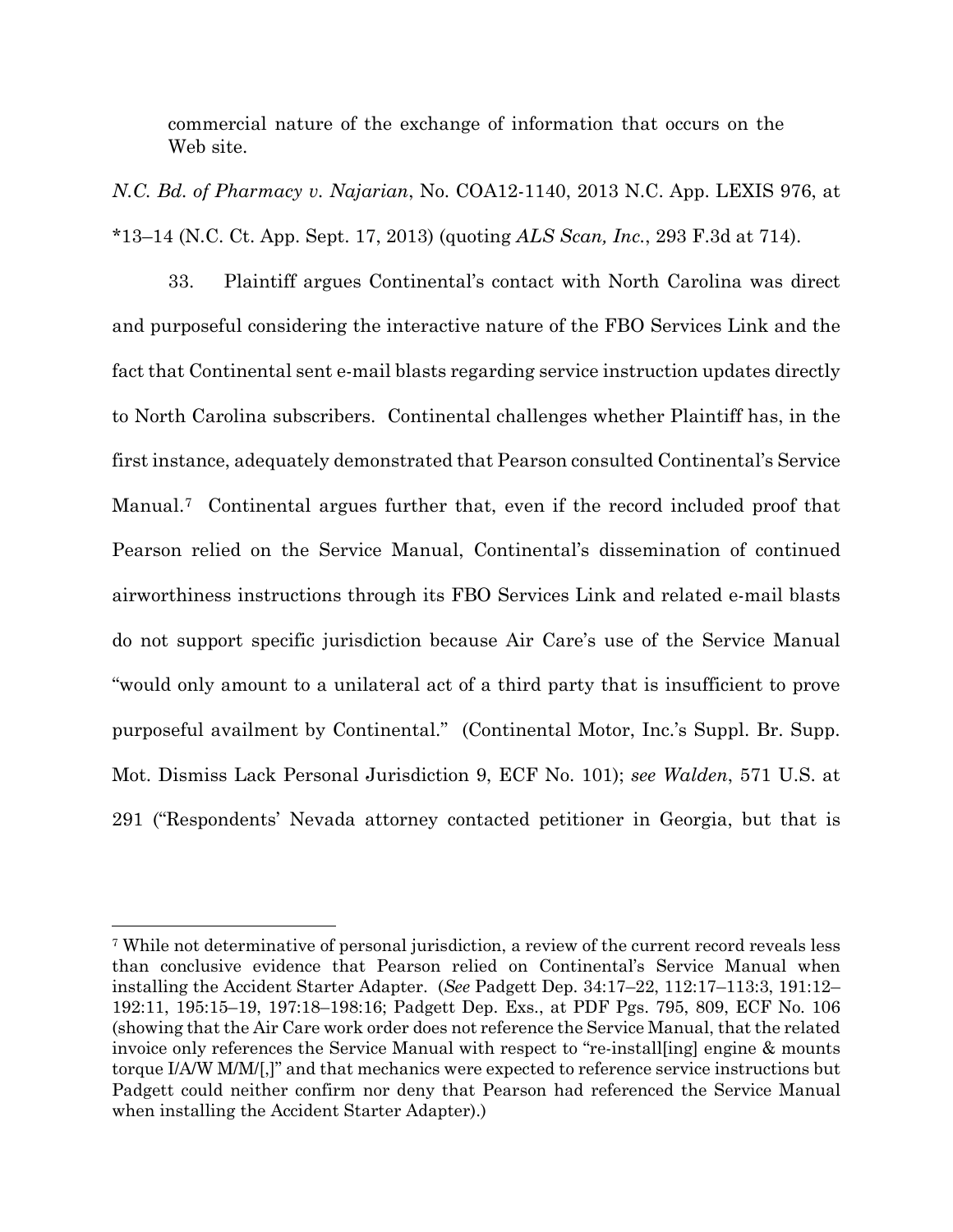precisely the sort of 'unilateral activity' of a third party that 'cannot satisfy the requirement of contact with the forum State.'" (citation omitted)).

34. Several courts have held that where a defendant Type Certificate Holder is obligated to make service manuals and safety bulletins available to certified repair stations and FBOs wherever they are located under FAA regulations, as Continental is required to do here, *see* 14 C.F.R. § 21.50(b), compliance with that regulation does not result in a purposeful contact with a specific forum. *See, e.g.*, *Olympic Air, Inc.*, 2019 U.S. Dist. LEXIS 89887, at \*13–15 (agreeing with defendant that status as a Type Certificate Holder required to provide continued airworthiness instructions under FAA regulations is " 'geographically agnostic' and 'jurisdictionally irrelevant' "). A recent Tenth Circuit decision concerning specific jurisdiction over Continental is particularly instructive as the Court concluded that Continental's subscriptionaccess FBO Services Link was not a purposeful contact with Colorado. *Old Republic Ins. Co. v. Cont'l Motors, Inc.*, 877 F.3d 895, 917 (10th Cir. 2017) (holding Colorado did not have specific jurisdiction over Continental "[b]ecause the FAA mandate obligates [Continental] to make service manuals available to any FBO subject to federal regulation, [and] Continental Motors needed to target its manuals' content at an audience broader than only Colorado FBOs to comply with this requirement").

35. Plaintiff has tendered no persuasive argument supporting a different outcome than those reached in *Olympic Air, Inc.* and *Old Republic Ins. Co.* The Court finds the reasoning of those cases persuasive and therefore concludes that Continental's promotion of continued airworthiness instructions through its FBO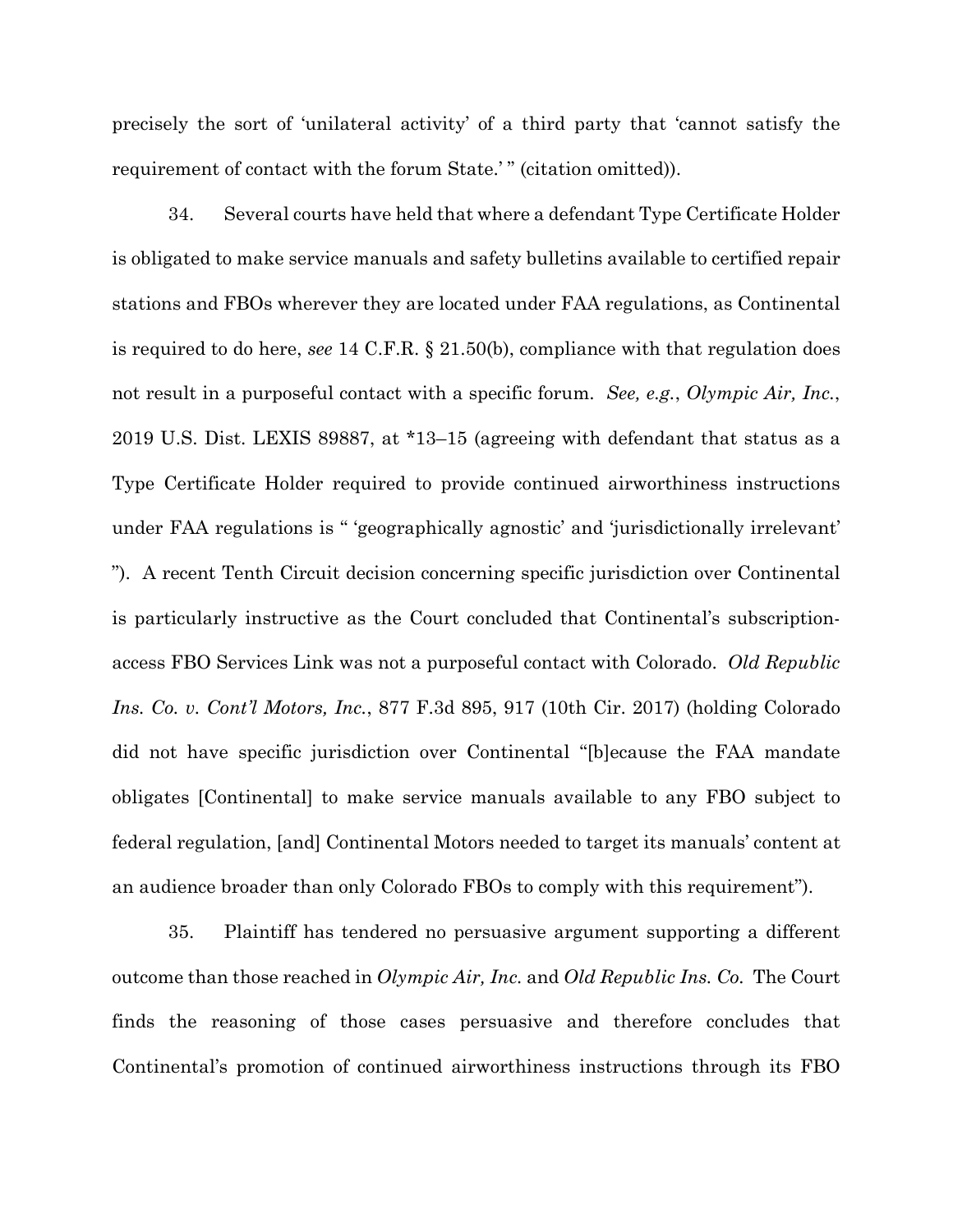Services Link, though interactive, was not a purposeful contact with North Carolina. *See Fidrych*, 2020 U.S. App. LEXIS 6477, at \*34−35 (holding that hotel's interactive website was not a purposeful contact with South Carolina because "[i]nstead of targeting any particular state, the website ma[de] itself available to any one [sic] who s[ought] it out, regardless of where they live[d]").

36. Neither may Plaintiff cobble together a basis for specific jurisdiction by amalgamating Continental's attenuated or unrelated contacts with the State. In *Bristol-Myers Squibb*, the Supreme Court made clear that specific jurisdiction does not create a back door where a defendant's unrelated contacts with the forum state are insufficient to support a finding of general jurisdiction. The Supreme Court rejected the California Supreme Court's "sliding scale approach" to specific jurisdiction, which relaxed the necessary "strength of the requisite connection between the forum and the specific claims at issue . . . [because] the defendant ha[d] extensive forum contacts that [were] unrelated to those claims[,]" as it resembled "a loose and spurious form of general jurisdiction." *Bristol-Myers Squibb Co.*, 137 S. Ct. at 1781; *see Cohen*, 2017 N.C. App. LEXIS 353, at \*5 (affirming exercise of personal jurisdiction over Aircraft Accessories in this litigation because its "distinct contact[] to North Carolina[] through goods being sold and shipped here. . . . [is] causally related to the deaths of two North Carolina residents in North Carolina").

37. The Court acknowledges public policy favors giving resident-plaintiffs of this State access to North Carolina courts for redressing wrongs, *Tom Togs, Inc. v. Ben Elias Indus. Corp.*, 318 N.C. 361, 367, 348 S.E.2d 782, 787 (1986) (citing *Burger*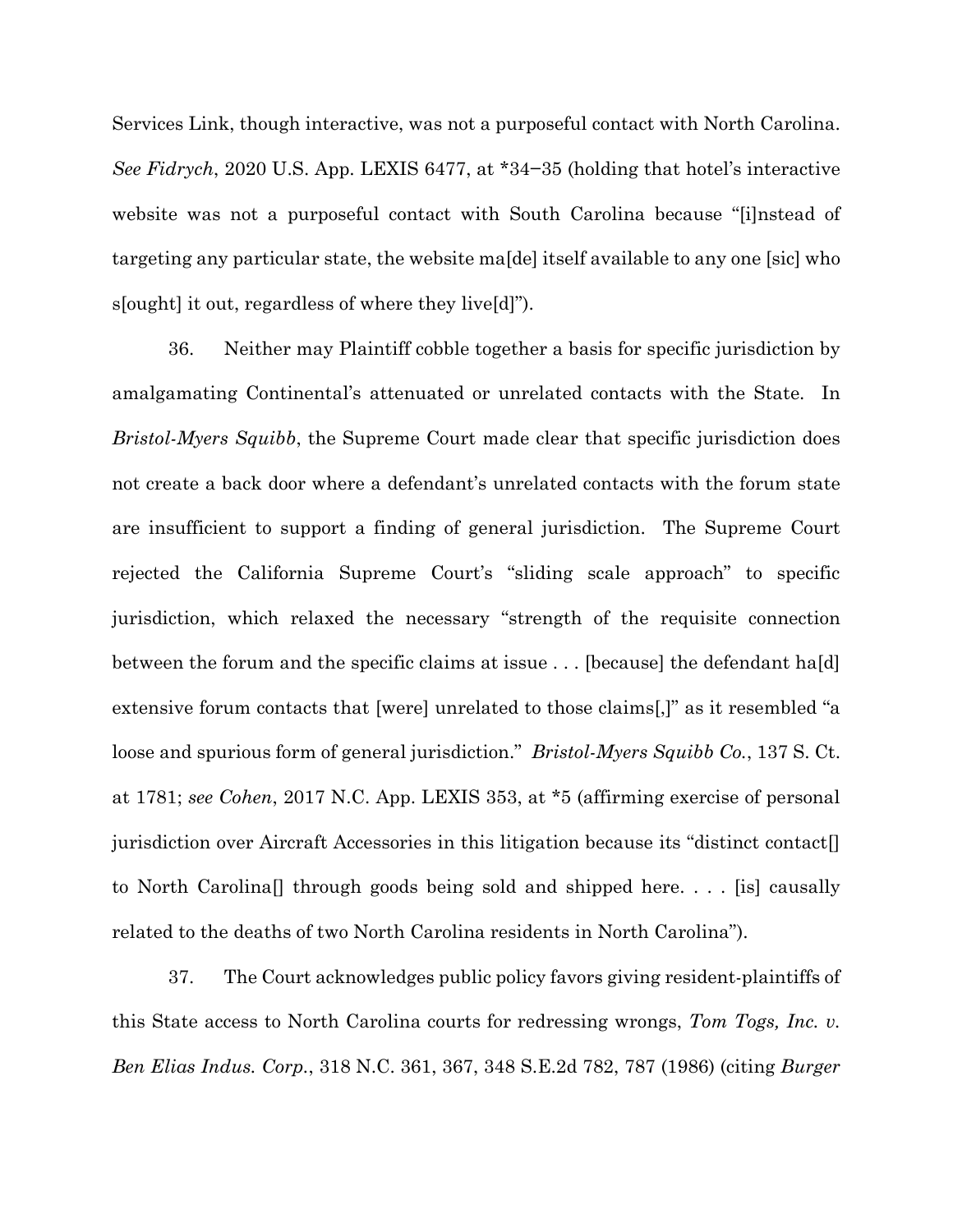*King Corp.*, 471 U.S. at 478–79), but that policy must yield in this instance. This Court may not exercise specific jurisdiction over Continental because the connection between Plaintiff's claims, Continental, and the State is too attenuated to comport with due process. *See World-Wide Volkswagen Corp.*, 444 U.S. at 294 ("Even if the defendant would suffer minimal or no inconvenience from being forced to litigate before the tribunals of another State; even if the forum State has a strong interest in applying its law to the controversy; even if the forum State is the most convenient for litigation, the Due Process Clause, acting as an interest of interstate federalism, may sometimes act to divest the State of its power to render a valid judgment." (citation omitted)); *Havey*, 172 N.C. App. at 818, 616 S.E.2d at 648–49 (finding no personal jurisdiction over third-party defendant furniture manufacturer where plaintiff sued defendant shipping company for injuries suffered during delivery because furniture was ordered in Vermont and a passive website and making shipping arrangements "did not reveal a substantial connection [between the furniture manufacturer and] the State").

- D. Conclusions of Law
- 38. Based on the foregoing, the Court concludes:
	- a. Continental has not waived its defense to personal jurisdiction and is not estopped from asserting it;
	- b. Plaintiff has not demonstrated that the exercise of specific jurisdiction over Continental is appropriate by a preponderance of evidence; and